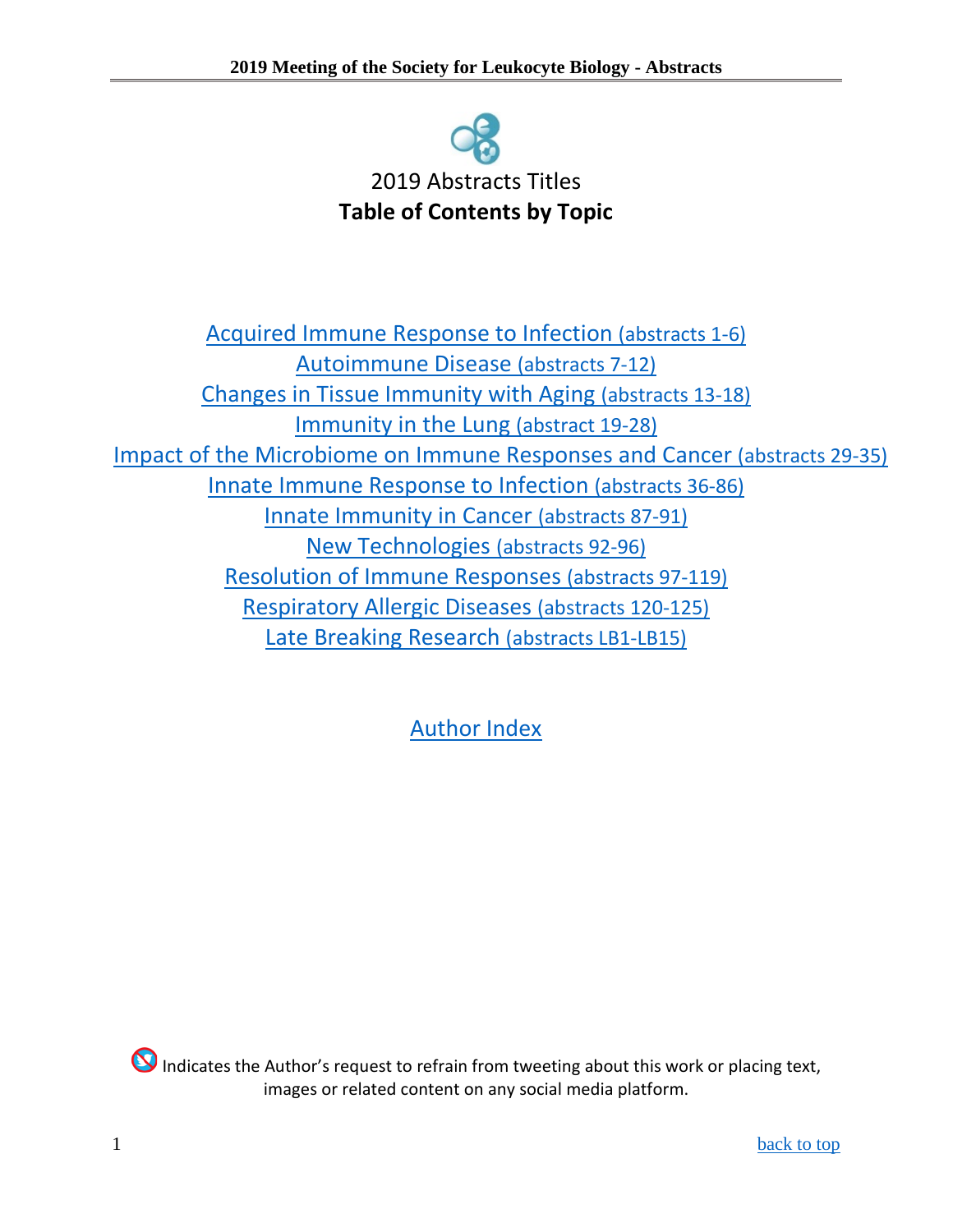### Acquired Immune Response to Infection

### **1 Immune Checkpoint Regulator, VISTA, Improves Survival in Murine Sepsis by Enhancing T-cell Crosstalk and Minimizing**

#### **Inflammatory Tissue Injury**

Chyna C. Gray<sup>1</sup>, Yaping Chen<sup>2</sup>, Yael Quiles-

Ramirez<sup>3</sup>, Alfred Ayala<sup>1</sup> *1. Brown University/ Rhode Island Hospital, Rumford, RI, United States 2. Rhode Island Hospital*

*3. University of Puerto Rico*

#### **2 B Cells Inhibit CD4+ T Cell-mediated Protection Against** *Brucella* **infection**

Alexis S. Dadelahi, Carolyn A. Lacey, Catherine A. Chambers, Jerod A. Skyberg *University of Missouri, Columbia, MO, United States*

### **3 Circulating and Local Biomarkers for Diagnosis of Tuberculous Lymphadenitis**

Chaouki Benabdessalem<sup>1</sup>, Rym Ouni<sup>1</sup>, Nabila Ghouibi Nabila<sup>1</sup>, Rim Lahiani<sup>2</sup>, Emna Romdhane<sup>3</sup>, Soumaya Bchiri<sup>1</sup>, Neira Dkhil<sup>1</sup>, Amira Toumi Arfaoui<sup>4</sup>, Helmi Mardassi<sup>1</sup>, Soumaya Rammeh<sup>2</sup>, Mamia Ben Salah<sup>2</sup>, Mohamed Ridha Barbouche<sup>1</sup>

*1. Institut Pasteur de Tunis, Tunis, Tunisia*

*2. Faculté de Médecine de Tunis, Université deTunis El Manar 3. Faculté des Sciences de Tunis, Université deTunis El Manar, Tunis*

*4. Charles Nicolle Hospital, Tunis*

### **4 LPS Exposure in Mice Changes Immune Responses in Offspring**

Lalita Mazgaeen, Prajwal Gurung *University of Iowa, Iowa City, IA, United States*

### **5 Exploring the Role of Regulatory T Cells in a Model of Ethanol-Accelerated Liver Fibrosis**

Rebecca L. McCullough, Matthew A. Burchill, Courtney Capper, Jeffrey M. Finlon, Beth A. Jiron Tamburini, Andrew B. Winter *University of Colorado Anschutz Medical Campus, Aurora, CO, United States*

### **6 Regulatory T Cells Suppress Trauma-Induced Inflammation and Control Adaptive Immune Cell Expansion**

Laura Cahill<sup>1</sup>, Alec Griffith<sup>2</sup>, Fei Guo<sup>2</sup>, Joshua Keegan<sup>2</sup>, James Lederer<sup>2</sup>, Julie Ng<sup>2</sup>, Jennifer Nguyen<sup>2</sup>, Fan Zhang<sup>2</sup> *1. Harvard Medical School/Brigham and Women's Hospital, Boston, MA, United States 2. Brigham and Women's Hospital*

### Autoimmune Disease

#### <span id="page-1-0"></span>**7 Therapeutic Effects of Tryptanthrin Oxime in Mouse Models of Rheumatoid Arthritis**

Liliya N. Kirpotina, Igor A. Schepetkin, Mark T. Quinn *Montana State University, Bozeman, MT, United States*

### **8 Exercise Physiology and Sterile Inflammation: Elevated Post-marathon Mitochondrial Damage-associated Molecular Patterns (mtDAMPs)**

Chad Markert, Daija McKenzie *Winston-Salem State University, Winston-Salem, NC, United States*

#### **9 Impact of Liver-resident and Auto Reactive NK Cells in the Pathogenesis of Primary Biliary Cholangitis**  $\sim$

Domenico Mavilio *Medical School of Milan University / Humanitas Research Hospital, Rozzano, Milan, Italy*

### **10 Novel Functions of Inactive Rhomboid Proteins in Immunity and Disease**

Thorsten Maretzky, Ramasatyaveni Geesala, Priya Issuree *University of Iowa, Iowa City, IA, United States*

### **11 iRhom2 Is a Crucial Regulator of Adipose Tissue Inflammation and Insulin Metabolism in**

### **a Murine Model of Diet-induced Obesity**

Joseph Skurski, Thorsten Maretzky, Priya Issuree, David Meyerholz, Brian O'Neill, Christie Penniman *University of Iowa, Iowa City, IA, United States*

#### **12 Lack of SATB1 Leads to Sjögren's Syndrome like Autoimmune Manifestations in Mice.**

Yuriko Tanaka, Akiko Inoue, Taku Naito, Taku Kuwabara, Motonari Kondo

*Toho University School of Medicine, Tokyo, Japan*

### <span id="page-1-1"></span>Changes in Tissue Immunity with Aging

### **13 Senescence-Associated β-Galactosidase Activity and Other Markers of Cellular Senescence Are Present in Human Peripheral Blood Mononuclear Cells During Healthy Aging and HIV Infection**

Patricia Fitzgerald-Bocarsly<sup>1</sup>, Hannah K. Dewald<sup>2</sup>, Utz Herbig<sup>1</sup>, Ricardo I. Martínez-Zamudio<sup>1</sup>, Shobha Swaminathan<sup>1</sup>, Themistoklis Vasilopoulos<sup>2</sup>

*1. Rutgers New Jersey Medical School, Newark, NJ, United States 2. Rutgers School of Graduate Studies*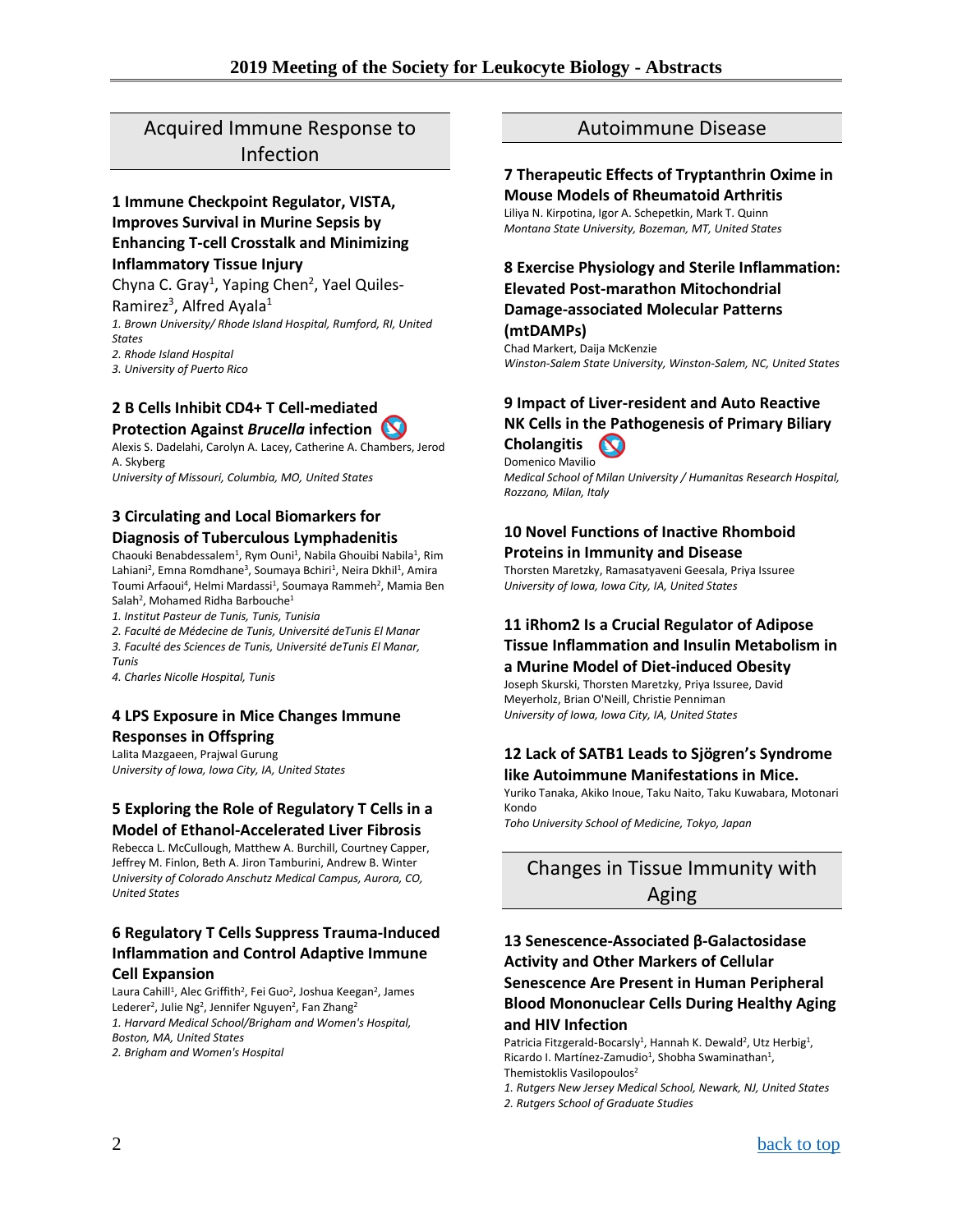### **14 Malt1 Deficient Mice Develop Osteoporosis Independent of Osteoclast-intrinsic Effects of**

#### **Malt1 Deficiency**

Mahdis Monajemi<sup>1</sup>, Shera Fisk<sup>2</sup>, Yvonne Pang<sup>1</sup>, Jessica Leung<sup>2</sup>, Susan C. Menzies<sup>2</sup>, Rym Ben-Othman<sup>2</sup>, Bing Cai<sup>2</sup>, Tobias R. Kollmann<sup>1</sup>, Jacob Rozmus<sup>1</sup>, Laura M. Sly<sup>1</sup> *1. UBC, Vancouver, Canada 2. BCCHR*

### **15 Extracellular Adenosine Signaling Reverses the Age-driven Decline in the Ability of**

#### **Neutrophils to Kill** *S. Pneumoniae*

Elsa Bou Ghanem<sup>1</sup>, Manmeet Bhalla<sup>2</sup>, Sydney E. Herring<sup>2</sup>, Jun Hui Yeoh<sup>2</sup>, Essi Y. Tchalla<sup>2</sup>

*1. University at Buffalo, Buffalo, NY, United States 2. Department of Microbiology and Immunology, University at Buffalo School of Medicine*

### **16 Dissection of the Inflammatory Status of Hearts in Aging Mice with Invasive**

### **Pneumococcal Disease**

Katherine L. Kruckow, Carlos J. Orihuela *University of Alabama at Birmingham, Birmingham, AL, United States*

### **17 Tissue-resident Alveolar Macrophages from Young and Aged Mice Respond Differently to Distal Injury**

Devin M. Boe, Holly Hulsebus, Elizabeth Kovacs *University of Colorado Denver, Denver, CO, United States*

### **18 Alcohol Exposure Differentially Alters Intestinal Barrier Integrity, Liver Inflammation and Fecal Microbiome Composition in Young and Aged Mice**

Rachel H. McMahan, Holly J. Hulsebus, Juliet Mullen, Kevin Najarro, Brenda Curtis, Daniel N. Frank, Elizabeth J. Kovacs *University of Colorado Anschutz Medical Campus, Aurora, CO, United States*

### Immunity in the Lung

### <span id="page-2-0"></span>**19 Sirtuin 1 Regulates Mitochondrial Function and Immune Homeostasis in Respiratory Syncytial Virus Infected Dendritic Cells**

Srikanth Elesela, Susan B. Morris, Samanthi Narayanan, Surinder Kumar, David B. Lombard, Nicholas W. Lukacs *University of Michigan Medical School, Ann Arbor, MI, United States*

### **20 The Coinfected Pulmonary Environment: How Influenza a Virus, Bacterial Pathogens,**

#### **and the Host Interact and Adapt**

Amanda M. Jamieson, Ethan Fitzgerald, Nivea Farias Luz *Brown University, Providence, RI, United States*

#### **21 Pulmonary Nuclear Factor-Erythroid-2- Related Factor (NRF2)-insufficiency After Burn and Inhalation Injury**

Robert Maile, Michelle Mac, Bruce A. Cairns *UNC Chapel Hill, Chapel Hill, NC, United States*

### **22 Post-traumatic Pulmonary Infection: Chemokine-directed Innate Immune Responses Along the Lung-skin Axis Prioritize Pulmonary Defense over the Healing Wound**

Meredith J. Crane, Jorge E. Albina, Benjamin M. Hall, William L. Henry, Amanda M. Jamieson, Sean F. Monaghan, Holly L. Tran, Yun Xu

*Rhode Island Hospital and the Warren Alpert School of Medicine of Brown University, Providence, RI, United States*

### **23 The Role of the Actin-binding Protein Cortactin and Its Homologue Hematopoietic Cell-specific Lyn Substrate 1 (HS1) in the Onset and Progression of Sepsis**

Nathaniel L. Lartey, Alexander G. Ponce, Eduardo V. Rosado, Hilda Vargas, Idaira M. Fonseca, Mineko Shibayama, Michael Schnoor *Center for Research and Advanced Studies(CINVESTAV) of National Polytechnic Institute, Mexico City, Mexico*

### **24 Lung ALOX15 Impacts Pseudomonas Induced Transepithelial Neutrophil Migration**

Juliana Barrios, Bernard Lanter, Ryan Snow, Denis De La flor, Chien Wen Su, Haining Shi, Lael Yonker, Hongmei Mou, Bryan P. Hurley

*Massachusetts General Hospital, Boston, MA, United States*

### **25 Components of Pulmonary Surfactant Environment Suppress** *Staphylococcus Aureus* **Virulence**

Timothy R. Borgogna, Madison Collins, Kyler Pallister, Jovanka Voyich

*Montana State University, Bozeman, MT, United States*

### **26 Alveolar Macrophage Phenotype Following the Resolution of RSV Infection**

Kathryn R. Michels, Nicholas Lukacs, Susan Morris, Andrew Rasky *University of Michigan, Ann Arbor, MI, United States*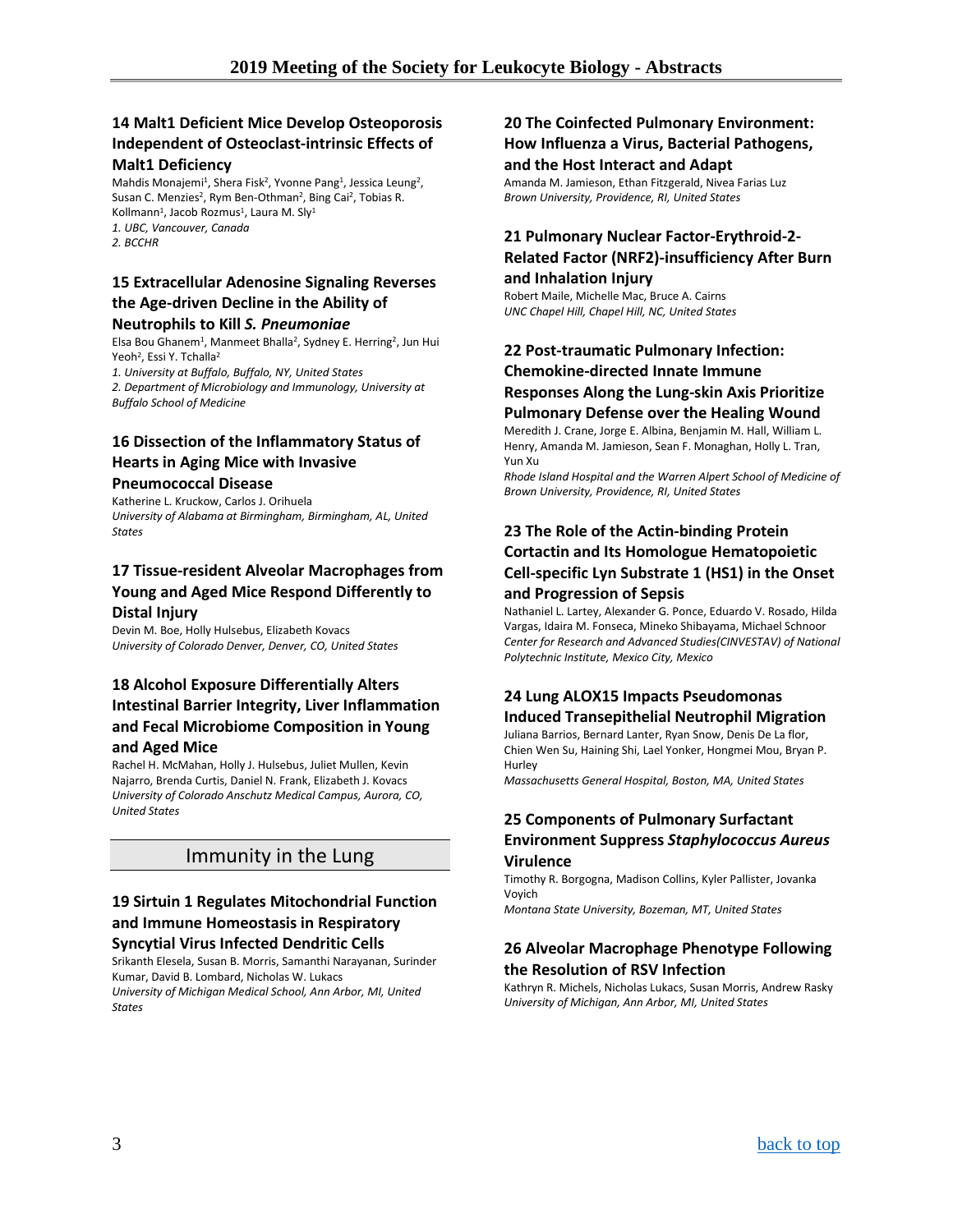### **27 Neutrophil-Derived LTA4 Hydrolase Contributes to Bacterial-Induced Neutrophil Transepithelial Migration**

Lael M. Yonker, Juliana Barrios, Denis De la flor, Bryan Hurley, Huimin Leung, Hongmei Mou, Ryan Snow, Guillermo Tearney, Michael Wood

*Massachusetts General Hospital, Boston, MA, United States*

### **28 Chronic Alcohol Exposure Decreases Expression of Tight Junction Proteins and**

**Impairs Lung Barrier Function**

Niya L. Morris, Samantha M. Yeligar *Emory University, Decatur, GA, United States*

### <span id="page-3-0"></span>Impact of the Microbiome on Immune Responses and Cancer

### **29 Type 3 Adaptive Cell and MDSC Expansion: Dynamics Mediated by IL-6 in a Mammary**

**Carcinoma Model**

Viva J. Rasé, James M. Haughian, Nicholas A. Pullen *University of Northern Colorado, Greeley, CO, United States*

### **30 Effect of IL-15 Deficiency on Thymocytes**

Sheela Ramanathan, Madhuparna Nandi *Université de Sherbrooke, Sherbrooke, Canada*

### **31 Alcohol Alters MAIT Cell Profile in Gut-Lung Axis Associated with Gut Dysbiosis**

Min Gu, Derrick R. Samuelson, Patricia Molina, Judd E. Shellito, David A. Welsh

*Louisiana State University Health Science Center, New Orleans, LA, United States*

### **32** *Treponema Denticola* **interrupts Activity of Phosphoinositol Processing in Neutrophils**

Megan M. Jones, Stephen T. Vanyo, Michelle B. Visser *University at Buffalo, SUNY, Buffalo, NY, United States*

### **33 Abnormal Eating Pattern Promotes Alcoholinduced Colon Carcinogenesis via Dysbiosis and Colonic Inflammation**

Faraz Bishehsari<sup>1</sup>, Phillip Engen<sup>2</sup>, Christopher Forsyth<sup>2</sup>, Ali Keshavarzian<sup>2</sup>, Khashayarsha Khazaie<sup>3</sup>, Maliha Shaikh<sup>2</sup>, Robin Voigt2

*1. Rush University, Chicago, IL, United States 2. Rush University Medical Center*

*3. Mayo Clinic*

### **34 Reduced IL-27 Receptor Expression Following Ethanol Intoxication and Burn Injury: Role of HIF1a**

Marisa E. Luck<sup>1</sup>, Mashkoor Choudhry<sup>1</sup>, Caroline Herrnreiter<sup>1</sup>, Xiaoling Li<sup>1</sup>, Niya Morris<sup>2</sup> *1. Loyola University Chicago, Oak Park, IL, United States 2. Emory University*

### **35 MicroRNA Expression Profile of Intestinal Epithelial Cells Following Alcohol and Burn**

**Injury** Caroline Herrnreiter, Xiaoling Li, Marisa Luck, Mashkoor Choudhry

*Loyola University Chicago, Lombard, IL, United States*

### <span id="page-3-1"></span>Innate Immune Response to Infection

### **36 Augmenting Emergency Granulopoiesis with CpG-ODN Conditioned Mesenchymal Stromal Cells for the Treatment of Neutropenic**

**Sepsis**

Julie Ng<sup>1</sup>, Fei Guo<sup>2</sup>, Anna Marneth<sup>2</sup>, Sailaja Ghanta<sup>3</sup>, Min-Young Kwon<sup>2</sup>, Kyle Wright<sup>2</sup>, Laura Cahill<sup>2</sup>, Fan Zhang<sup>2</sup>, Mark Perrella<sup>2</sup>, James Lederer2

*1. Brigham and Women's Hospital, Boston, MA, United States*

*2. Brigham and Women's Hospital*

*3. Boston Children's Hospital*

### **37 Uric Acid Pathway Activation During Respiratory Syncytial Virus Infection Promotes Th2 Immune Responses via Innate Cytokine Production and Type 2 Innate Lymphoid Cells Activation**

Wendy Fonseca, Carrie-Anne Malinczak, Andrew J. Rasky, Charles F. Schuler, Shannon K. Best, Susan B. Morris, Nicholas W. Lukacs *University of Michigan, Ann arbor, MI, United States*

### **38 Intermittent Rolling Is a Striking Novel Defect of the Extravasation Cascade Caused by Myosin1e-deficiency in Neutrophils**

Michael Schnoor, Sandra Chánez-Paredes, Daniel Girón-Pérez, Hilda Vargas-Robles, Leopoldo Santos-Argumedo, Eduardo Vadillo *Center of Research and Advanced Studies (CINVESTAV) del IPN, Mexico-City, Distrito Federal, Mexico*

### **39 Innate Trained Immunity Can Influence Immune Cells Recruitment and Phenotype at the Fetomaternal Interface and Pregnancy Outcomes in Mice**

Ludivine Doridot<sup>1</sup>, Yipu Dang<sup>2</sup>, Maxime Jeljeli<sup>2</sup>, Carole Nicco<sup>2</sup>, Frederic Batteux2

*1. Paris Descartes University (France), Paris, France*

*2. Cochin Institute, Inserm U1016, Paris Descartes University*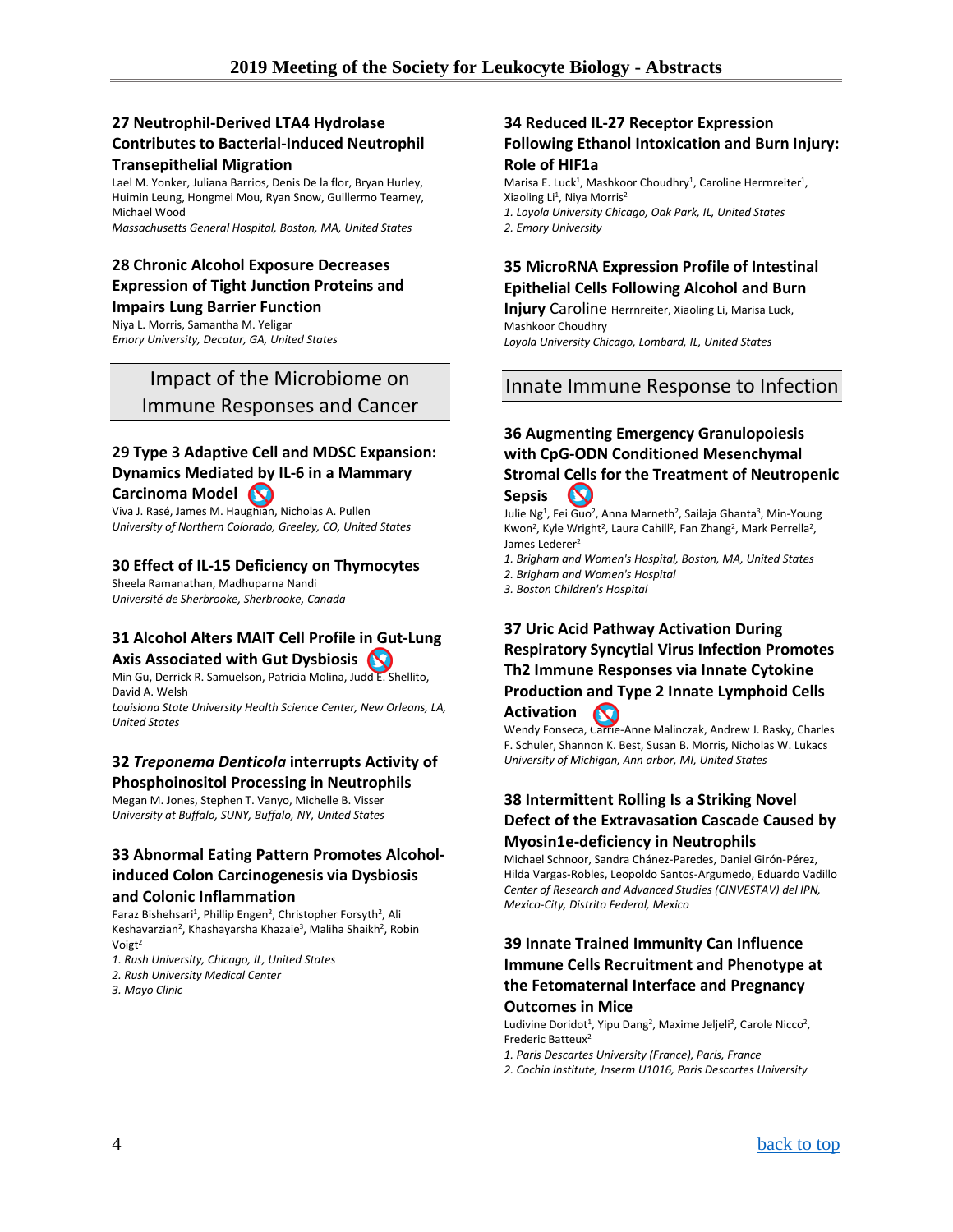### **40 Anti-inflammatory Role of Intestinal Microbiota Helps Balance Immune Response After Pathogenic Infection**

Gretchen Diehl *Baylor College of Medicine, Houston, TX, United States*

### **41 Serum- and Glucocorticoid- inducible kinase1 (SGK1) Restrains** *P. Gingivalis***mediated Inflammation and Protects Against Periodontal Bone Loss**

Huizhi Wang, Zhen Gu, Richard Lamont, David Scott, Lan Yakoumatos, Junling Ren

*University of Louisville, Louisville, KY, United States*

### **42 Modulation of Phagocytosis-induced Cell Death of Human Neutrophils by Neisseria Gonorrhoeae**

Christine Cho, Athmane Teghanemt, Michael Apicella, William M. Nauseef

*University of Iowa, Iowa City, IA, United States*

#### **43 Neutrophil Maturation and Their Response to Infectious Pathogens Are Regulated by Microbiota**   $\boldsymbol{\infty}$

Mihaela Gadjeva<sup>1</sup>, Jennifer Geddes-McAlister<sup>2</sup>, Abirami Kugadas<sup>1</sup>, Michael Mansour<sup>3</sup>, David Sykes<sup>3</sup>

*1. Brigham and Women's Hospital, Boston, MA, United States 2. University of Guelph*

*3. MGH*

### **44 Neutrophil & Iron – the First Identification of a Primed Phenotype in an Iron Overload**

**Disease**  $\infty$ 

Cyril Renassia<sup>1</sup>, Sabine Louis<sup>1</sup>, Sylvain Cuvellier<sup>1</sup>, Nadia Boussetta<sup>1</sup>, Joël Poupon<sup>2</sup>, François Lefrère<sup>2</sup>, Carole Peyssonnaux<sup>1</sup> *1. Université Paris Descartes/INSERM, Paris, United States 2. APHP*

### **45 Mechanosensing Regulates Effector Functions of Human Neutrophils**

Hadley Witt<sup>1</sup>, Lauren Hazlett<sup>2</sup>, Brian Leblanc<sup>3</sup>,

#### Jonathan Reichner<sup>3</sup>

*1. Brown University / Rhode Island Hospital, Providence, RI, United States*

- *2. Brown University*
- *3. Rhode Island Hospital*

#### **46** *Bacillus* **InhA Metalloproteases Contribute to Ocular Infection and Inflammation**

Erin T. Livingston<sup>1</sup>, Philip S. Coburn<sup>2</sup>, Omar Amayem<sup>2</sup>, Huzzatul M. Mursalin<sup>3</sup>, Fredrick C. Miller<sup>2</sup>, Didier Lereclus<sup>4</sup>, Michelle C. Callegan<sup>5</sup>

*1. Oklahoma University Health Science Center, Oklahoma City, OK, United State*

- *2. Dean McGee Eye Institute*
- *3. Oklahoma University Health Sciences Center*
- *4. Unite´ GME, INRA, La Minie`re, Guyancourt, France*

*5. Oklahoma University Health Sciences Center/Dean McGee Eye Institute*

### **47** *Helicobacter Pylori* **Infection Modulates Human Neutrophil Chemotaxis**

Allan S. Prichard, Lee-Ann H. Allen, Laura C. Whitmore *University of Iowa, Iowa City, IA, United States*

### **48 Mechanisms of Human Neutrophil Apoptosis Delay and Metabolic Reprogramming by** *Francisella Tularensis.*

Samantha J. Krysa, Lauren Kinkead, Justin Schwartz, Lee-Ann Allen *University of Iowa, Iowa City, IA, United States*

### **49 Novel Synthetic Toll-like Receptor 4 Agonists Enhance Survival and Augment Resistance Against Gram-negative and Grampositive Infection**

Antonio Hernandez<sup>1</sup>, Liming Luan<sup>1</sup>, Cody L. Stothers<sup>1</sup>, Naeem K. Patil<sup>1</sup>, Jessica B. Fults<sup>2</sup>, Benjamin A. Fensterheim<sup>1</sup>, Jingbin Wang<sup>1</sup>, Edward R. Sherwood<sup>1</sup>, Julia K. Bohannon<sup>1</sup> *1. Vanderbilt University Medical Center, Franklin, TN, United States 2. UT Southwestern*

### **50 Intestinal Epithelial Cells Drive Autoimmunity After Stimulation by Virally Derived Ligands**

Shannon M. Wallet, Heather Sorenson *ECU School of Dental Medicine, Greenville, NC, United States*

### **51 Suppression of HTLV-1 Infection by Lactoferrin**

Masakazu Tanaka<sup>1</sup>, Norihiro Takenouchi<sup>2</sup>, Hiroyuki Tsuda<sup>3</sup>, Masanao Miwa4

- *1. Kagoshima University, Kagoshima-city, Japan*
- *2. Kansai Medical University*
- *3. Nagoya City University School of Medical Sciences*
- *4. Nagahama Institute of Bio-Science and Technology*

### **52 Impaired Airway Epithelial Host Defense as a Mechanism for Bronchiectasis in Patients with STAT3 Mutations**

Hongmei Mou, Juliana Barrios, Denis De La Flor, Richard Dutko, Bryan Hurley, Jatin Vyas, Michael Wood, Michael Feldman *Massachusetts General Hospital, Boston, MA, United States*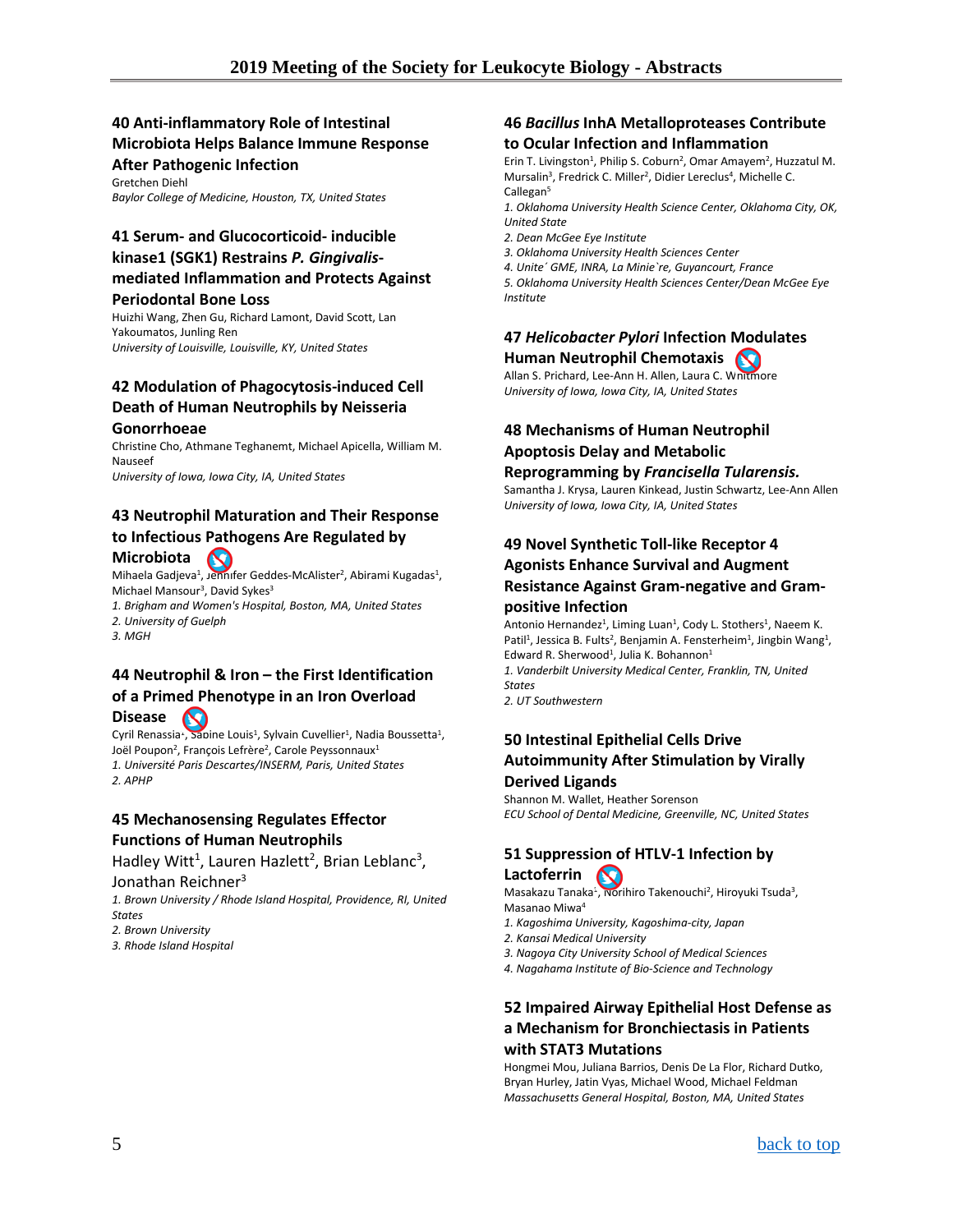### **53 Neutrophil Level and Neutrophil Extracellular Traps (NETs) Formation in Early**

**Postnatal Life** Natsumon Udomkittivorakul, Amil Allen, Amraha Nadeem, Hitesh Deshmukh *Cincinnati Children's Hospital Medical Center, Cincinnati, OH, United States*

### **54 Nitric Oxide Inhibition Enhances Immunity of Neonatal Mice to** *E. Coli***-induced Meningitis in an IL-1 Dependent Manner**

Catherine A. Chambers, Jerod A. Skyberg *University of Missouri, Columbia, MO, United States*

### **55 Macrophage Functional Phenotyping by Metabolite Immunomodulation**

Catherine B. Anders<sup>1</sup>, Mary Cloud B. Ammons<sup>1</sup>, Joanna Beck<sup>2</sup>, Jamie Garrett<sup>3</sup>, Tyler Lawton<sup>1</sup>, Sydney Nelson<sup>4</sup>, Hannah Smith<sup>5</sup> *1. Idaho Veteran's Research & Education Foundation (IVREF), Boise, ID, United States*

- *2. College of Western Idaho*
- *3. University of Washington School of Medicine*
- *4. Clemson University*
- *5. Montana State University*

### **56 A Novel Therapeutic Target for Controlling Toll-like Receptor 4 Signaling**

Terje Espevik, Mariia Yurchenko, Kaja Elisabeth Nilsen, Astrid Skjesol, Harald Husebye

*Norwegian Univ of Science and Technology, Trondheim, Norway*

### **57 Mitochondrial Dysfunction in Obesity with Sepsis: Role for SIRT2?**

Vidula T. Vachharajani<sup>1</sup>, Sanjoy Roychodhury<sup>2</sup>, Xianfeng Wang<sup>3</sup>, Anugraha Gandhirajan2

- *1. Cleveland Clinic, Cleveland, OH, United States*
- *2. Lerner Research Institute*
- *3. Wake Forest University School of Medicine*

### **58 Fate of** *Francisella Tularensis***-infected Human Neutrophils**

Kara M. Misel, Lee-Ann H. Allen *University of Iowa, Iowa City, IA, United States*

### **59 The TLR2 Tango: Contributions of Neutrophils and the Putative Oral Pathogen**

### *Filifactor Alocis* **to Periodontitis**

Irina Miralda, Aruna Vashishta, Richard J. Lamont, Silvia M. Uriarte *University of Louisville, Louisville, KY, United States*

### **60 Glucocorticoid-induced Leucine Zipper (GILZ) Promotes Annexin a1 Expression in Migrating Neutrophils and Downregulates Tolllike Receptor 2 in Peripheral Neutrophils Under Dexamethasone Treatment**

Simona Ronchetti, Erika Ricci, Elena Roselletti, Marco Gentili, Claudia Monari, Anna Vecchiarelli, Carlo Riccardi *University of Perugia, Dept of Medicine, Pharmacology Division, Perugia, Italy*

### **61 Glucocorticoid-induced Leucine Zipper (GILZ) Removal Exacerbates the Neutrophil Functions**

Erika Ricci<sup>1</sup>, Elena Gabrielli<sup>2</sup>, Marco Gentili<sup>3</sup>, Claudia Monari<sup>2</sup>, Carlo Riccardi<sup>3</sup>, Simona Ronchetti<sup>3</sup>, Elena Roselletti<sup>2</sup>, Anna Vecchiarelli<sup>2</sup> *1. University of Perugia, SANT'ANDREA DELLE FRATTE, Italy 2. Microbiology Section, Department of Medicine, University of Perugia*

*3. Pharmacology Section, Department of Medicine, University of Perugia*

### **62 Stimulating Pyruvate Dehydrogenase Complex Reduces Itaconate Levels and Enhances TCA Cycle Anabolic Bioenergetics in Acutely Inflamed Monocytes**

Xuewei Zhu<sup>1</sup>, David L. Long<sup>1</sup>, Manal Zabalawi<sup>1</sup>, Brian Ingram<sup>2</sup>, Barbara K. Yoza<sup>1</sup>, Peter W. Stacpoole<sup>3</sup>, Charles E. McCall<sup>1</sup> *1. Wake Forest School of Medicine, Winston-Salem, NC, United States*

*2. Metabolon, Inc*

*3. University of Florida College of Medicine*

### **63 Calcineurin Inhibitors Reduce NFAT Dependent Gene Expression in Human Monocytes**

Jan Fric

*International Clinical Research Center, St. Anne's University Hospital Brno, Brno, Czech Republic*

## **64 Conditions of Inflammasome Activation by**

*Streptococcus Gordonii* Sarah L. Metcalfe, Jason G. Kay *University at Buffalo, Buffalo, NY, United States*

### **65 Mechanisms Responsible for the Inflammatory Polarization of Monocytes by**

### **Subclinical Low-dose Lipopolysaccharide (LPS)**

Kisha Pradhan, Liwu Li *Virginia Tech University, Blacksburg, VA, United States*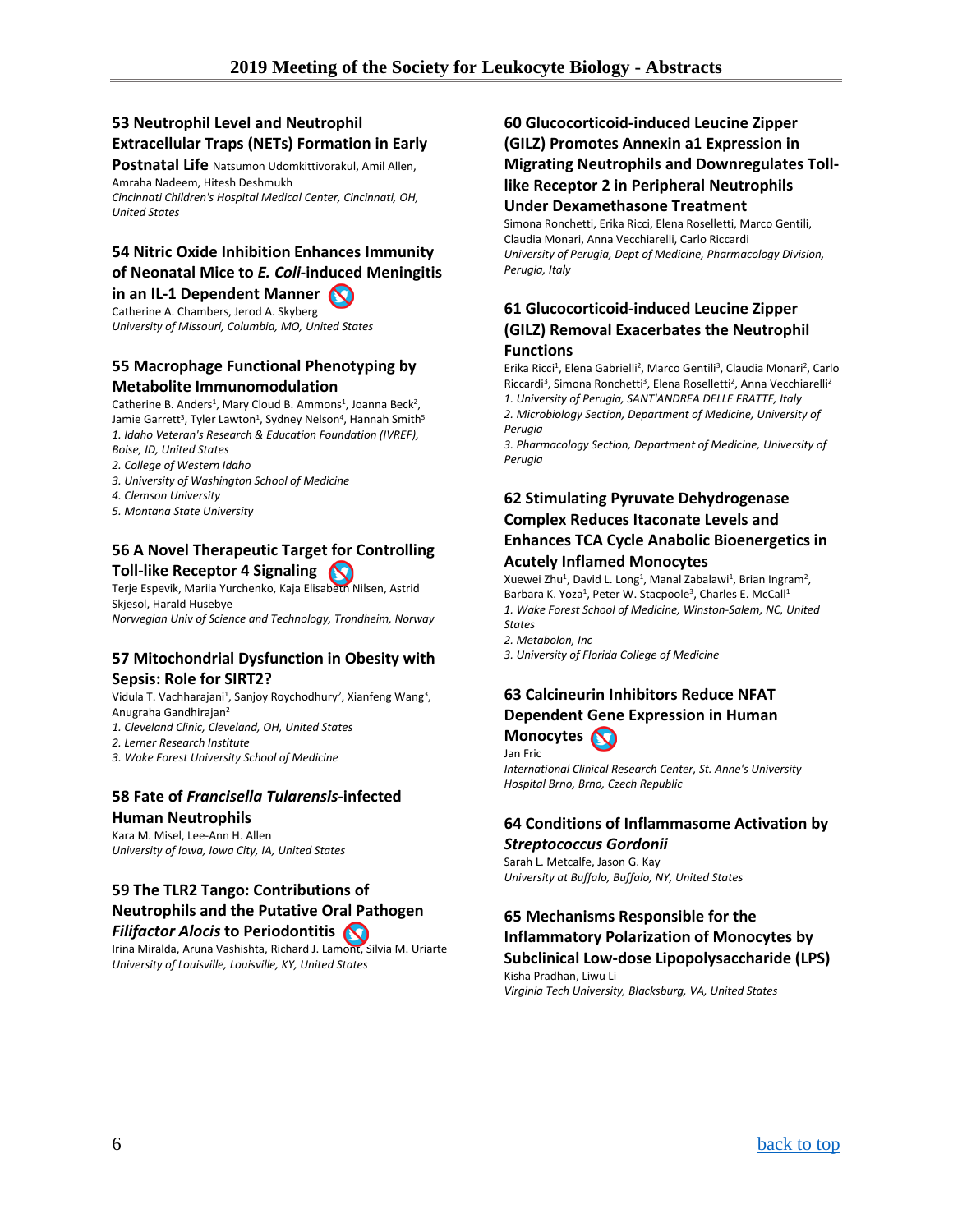### **66 Microarray Analysis Reveals Downregulation of Toll-like Receptor Genes in Activated HTLV-1-infected Cells from Patients**

**with HTLV-1-associated Neurological Disease** Ryuji Kubota, Masakazu Tanaka, Daisuke Kodama, Eiji Matsuura, Hiroshi Takashima

*Kagoshima University, Kagoshima, Japan*

### **67 Role of the Calcium Regulatory Protein CarP in Impairment of Immune Cell Migration by**

#### *Pseudomonas aeruginosa*

Natalie K. Anselmi<sup>1</sup>, Megan M. Jones<sup>1</sup>, Raisa S. Khan<sup>1</sup>, Michelle King<sup>2</sup>, Marianna Patrauchan<sup>2</sup>, Michelle B. Visser<sup>1</sup> *1. SUNY Buffalo, Buffalo, NY, United States*

*2. Oklahoma State University*

### **68** *Filifactor Alocis***-derived Molecule(s) Modulate Neutrophil Granule Exocytosis**

Christopher Klaes, Richard J. Lamont, Silvia M. Uriarte, Aruna C. Vashishta

*University of Louisville School of Medicine, Louisville, KY, United States*

### **69 Oral Bacteria Promote Matrix Metalloproteinase Activity by Differentially Regulating Immune Cell Cytokine Responses**

Stephen T. Vanyo, Wael Ibraheem, Megan M. Jones, Abhiram Maddi, Michelle B. Visser, Lisa M. Yerke *SUNY Buffalo, Buffalo, NY, United States*

### **70 Treatment with TLR Agonists Protect Against Severe Nosocomial Infections via Activation of MyD88 Signaling**

Julia K. Bohannon, Liming Luan, Antonio Hernandez, Benjamin A. Fensterheim, Naeem K. Patil, Cody L. Stothers, Jessica B. Fults, Edward R. Sherwood

*Vanderbilt University Medical Center, Nashville, TN, United States*

### **71 The Emerging Oral Pathogen, Filifactor Alocis, Manipulates MAPK Signaling Pathway in Human Neutrophils**

Max Rogers, Irina Miralda, Christopher Klaes, Aruna Vashishta, Richard J. Lamont, Silvia M. Uriarte *University of Louisville, Louisville, KY, United States*

### **72 Cell Surface Interleukin-1α Is Tethered to the Membrane via IL-1R2 and GPI Anchors**

Nuo En (Julie) Chan, Murray Clarke, Melanie Humphry *University of Cambridge, Cambridge, United Kingdom*

### **73 Integrin VLA3 Mediates Endothelial Barrier Damage by Human Sepsis Patient Neutrophils in Vitro**

Chelsey C. Ciambella<sup>1</sup>, Catherine M. Dickinson<sup>1</sup>, David S. Heffernan<sup>1</sup>, Minsoo Kim<sup>2</sup>, William G. Cioffi<sup>1</sup>, Jonathan Reichner<sup>1</sup> *1. Rhode Island Hospital Division of Surgical Research, Providence, RI, United States 2. University of Rochester*

### **74 Characterization of Macrophage Functions in Response to** *Filifactor Alocis.*

Aruna Vashishta, Chris K. Klaes, Richard J. Lamont, Silvia M. Uriarte

*University of Louisville, Louisville, KY, United States*

### **75 CRM1-mediated Nuclear Export in**  *Helicobacter Pylori* **Induced Neutrophil Hypersegmentation**

Adam M. Fitzsimmons, Lee-Ann Allen, Stephanie Silva-Del Toro, Laura Whitmore *University of Iowa, Davenport, IA, United States*

### **76 Formate Production by** *Staphylococcus Aureus* **biofilms Is Critical for Inhibiting Leukocyte Pro-inflammatory Activity and Promoting Biofilm Persistence** *in Vivo*

Blake P. Bertrand, Cortney E. Heim, Tammy Kielian

*University of Nebraska Medical Center, Omaha, NE, United States*

### **77 Mechanisms and Functional Consequences of** *Helicobacter Pylori***-Induced Neutrophil Nuclear Hypersegmentation**

Stephanie L. Silva-Del Toro, Laura Whitmore, Lee-Ann Allen *University of Iowa, Iowa City, IA, United States*

### **78 Effects of Pseurotin Alkaloids on Selected Immune Cell Functions**

Daniela Rubanová<sup>1</sup>, Petra Dadová<sup>2</sup>, Radek Fedr<sup>3</sup>, Lukas Kubala<sup>2</sup>, Svitlana Skoroplyas<sup>2</sup>, Ondrej Vasicek<sup>3</sup>

- *1. Faculty of Science of Masaryk University, Brno, Czech Republic*
- *2. Masaryk University*
- *3. Institute of Biophysics*

### **79 Importance of Adenylate Cyclases in Regulation of Differentiation of T Cell Subpopulations**

### Lukas Kubala<sup>1</sup>, Petra Dadova<sup>1</sup>, Radek Fedr<sup>3</sup>, Radim Jarousek<sup>1</sup>

- *1. Faculty of Science, Masaryk University, Brno, Czech Republic*
- *2. Institute of Biophysics of the Czech Academy of Sciences*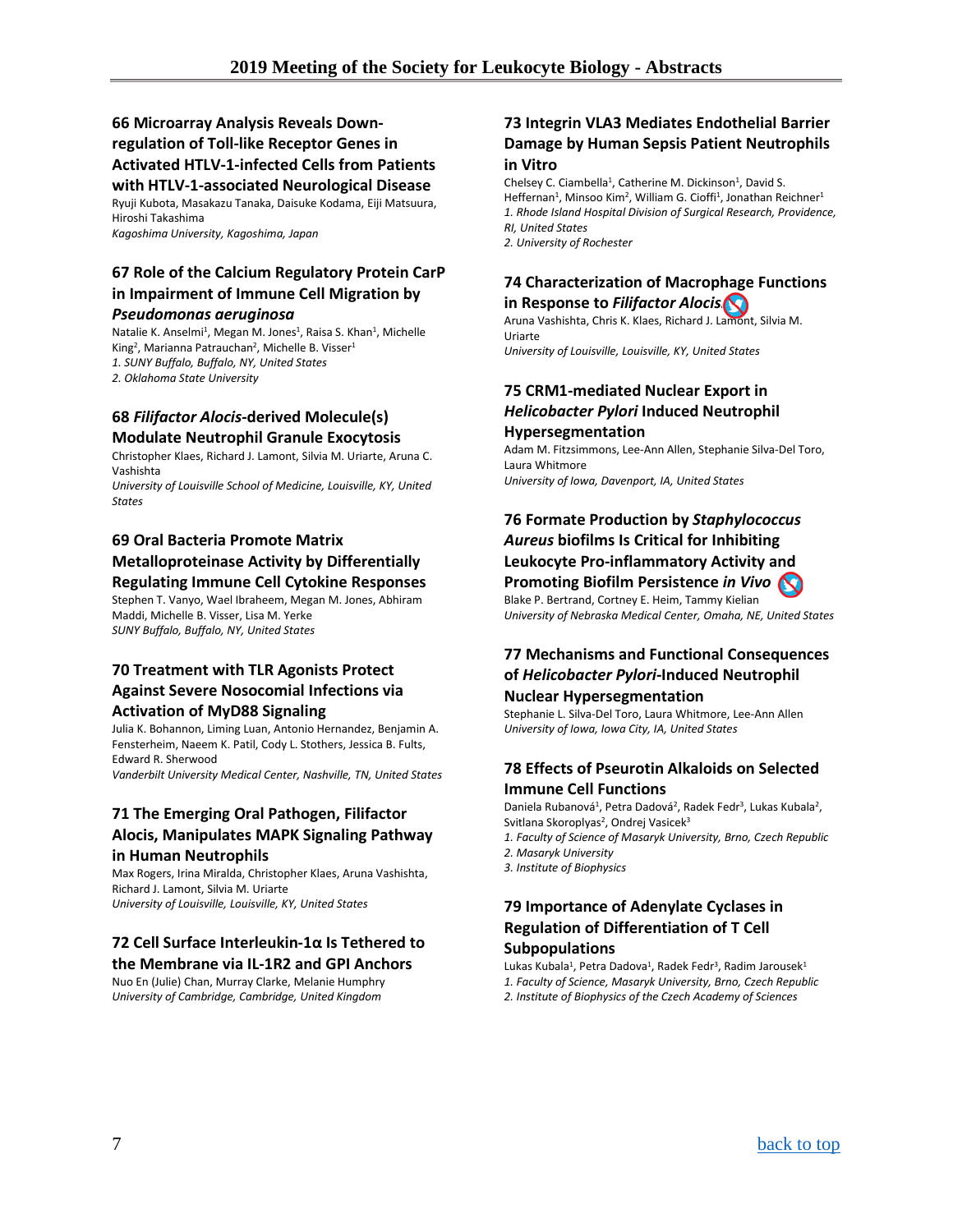### **80 Effects of β-hydroxybutyrate Receptor (HCA2/GPR109A) Agonists on Granule Release, Neutrophil Extracellular Trap Generation, and Proinflammatory Cytokine Expression in Bovine Neutrophils**

Maria D. Carretta, Rafael Burgos, Andres Rivera, Katherine Borquez

*Universidad Austral de Chile, Valdivia, Los Rios, Chile*

### **81 A Unique Subset of Neutrophils Marked by Olfactomedin-4 Expression**

Matthew N. Alder<sup>1</sup>, Jaya P. Mallela<sup>1</sup>, Nick C. Levinsky<sup>2</sup>, Julie E. Stark<sup>1</sup>, Al-Faraaz Kassam<sup>2</sup>, Amy M. Opoka<sup>1</sup>, Hector R. Wong<sup>1</sup> *1. Cincinnati Children's Hospital, Cincinnati, OH, United States 2. University of Cincinnati College of Medicine*

### **82 The Accessory Gene** *SaeP* **of the SaeR/S Two-Component Gene Regulatory System Impacts** *Staphylococcus Aureus* **Virulence During Neutrophil Interaction**

Madison M. Collins<sup>1</sup>, Ranjan Behera<sup>2</sup>, Tyler J. Evans<sup>1</sup>, Fermin E. Guerra<sup>1</sup>, Brock Cone<sup>1</sup>, Kyler B. Pallister<sup>1</sup>, Jennifer G. Dankoff<sup>1</sup>, Elizabeth E. Palmer<sup>1</sup>, Tyler K. Nygaard<sup>1</sup>, Shaun Brinsmade<sup>2</sup>, Jovanka M. Vovich<sup>1</sup>

*1. Montana State University, Bozeman, MT, United States 2. Georgetown University*

### **83** *Leishmania Major* **Degrades Murine CXCL1: An Immune Evasion Strategy**

Prajwal Gurung, Matthew Yorek, Barun Poudel, Lalita Mazgaeen *Univ of Iowa, Iowa City, IA, United States*

### **84 Kindlin-3 Organizes a Ring of Clustered High-affinity β<sup>2</sup> Integrins During Human Neutrophil Spreading Under Flow**

Zhichao Fan<sup>1</sup>, Lai Wen<sup>2</sup>, Yi-Ting Yeh<sup>3</sup>, William B. Kiosses<sup>2</sup>, Edgar Gutierrez<sup>3</sup>, Alex Groisman<sup>3</sup>, Joshua Francois<sup>3</sup>, Juan C. Lasheras<sup>3</sup>, Juan C. del Alamo<sup>3</sup>, Shu Chien<sup>3</sup>, Mark H. Ginsberg<sup>3</sup>, Brian G. Petrich<sup>4</sup>, Klaus Ley<sup>2</sup>

*1. University of Connecticut Health Center, Farmington, CT, United States*

- *2. La Jolla Institute for Immunology*
- *3. UCSD*

*4. Emory University School of Medicine*

### **85 Pro-inflammatory extracellular ASC Specks Released Through Pyroptosis Perpetuate Inflammasome Activation in Macrophages and Hepatocytes in Murine and Human Alcoholic Hepatitis**

Marcelle de Carvalho Ribeiro, Mrigya Babuta, Charles D. Calenda, Donna Catalano, Yeonhee Cho, Arvin Iracheta-Vellve, Patrick Lowe, Gyongyi Szabo

*University of Massachusetts Medical School, Worcester, MA, United States*

### **86 Elevated Levels of Specific Damage-Associated Molecular Patterns in Serum After Burn Injury Correspond with Altered Levels in the Skin**

Kiran Dyamenahalli, Kevin M. Najarro, Juliet Mullen, Devin M. Boe, Holly J. Hulsebus, John H. Frankel, Elizabeth J. Kovacs *University of Colorado, Denver, CO, United States*

### <span id="page-7-0"></span>Innate Immunity in Cancer

**87 Growing Tumor Modifies Neutrophil Antibacterial Properties, Leading to the Increased Susceptibility of Tumor-bearing Hosts to Acute Lung Infections with** *Pseudomonas Aeruginosa* Jadwiga Jablonska, Ekaterina Pylaeva, Sharareh Bordbari, Ilona Spyra, Stephan Lang

*Universitatsklinikum Essen, Essen, Nordrhein-Westfalen, Germany*

### **88 Kinetic of Natural Killer Cells Showing an Unconventional Immunological Memory in Haploidentical Hematopoietic Stem Cell Transplanted Patients Undergone Human Cytomegalovirus Reactivation**

Domenico Mavilio *Medical School of Milan University / Humanitas Research Hospital, Rozzano, Milan, Italy*

### **89 Pleiotropic Roles of Tumor-Associated Macrophages (TAMs) in Promoting Cancer Metastasis During Chemotherapy Treatment**

George S. Karagiannis<sup>1</sup>, Luis Rivera-Sanchez<sup>1</sup>, Camille L. Duran<sup>1</sup>, Ved P. Sharma<sup>1</sup>, Joseph Burt<sup>1</sup>, Natasha Recoder<sup>2</sup>, David Entenberg<sup>1</sup>, John S. Condeelis<sup>1</sup>, Maja H. Oktay<sup>1</sup> *1. Albert Einstein College of Medicine, Bronx, NY, United States*

*2. Washington University in St. Louis*

### **90 ADAM17 Inhibition Enhances Human NK Cell Proliferation by IL-15 in a Mouse Xenograft Model**

Hemant K. Mishra<sup>1</sup>, Martin Felices<sup>1</sup>, Peter Howard<sup>1</sup>, Jeffrey Miller<sup>1</sup>, Nabendu Pore<sup>2</sup>, Bruce Walcheck<sup>1</sup> *1. University of Minnesota, St. Paul, MN, United States 2. MedImmune*

### **91 Removal of Innate Suppressors Enhances Anti-tumor Immune Responses**

Yao Zhang, Na Diao, Christina Lee, Liwu Li *Virginia Tech, Blacksburg, VA, United States*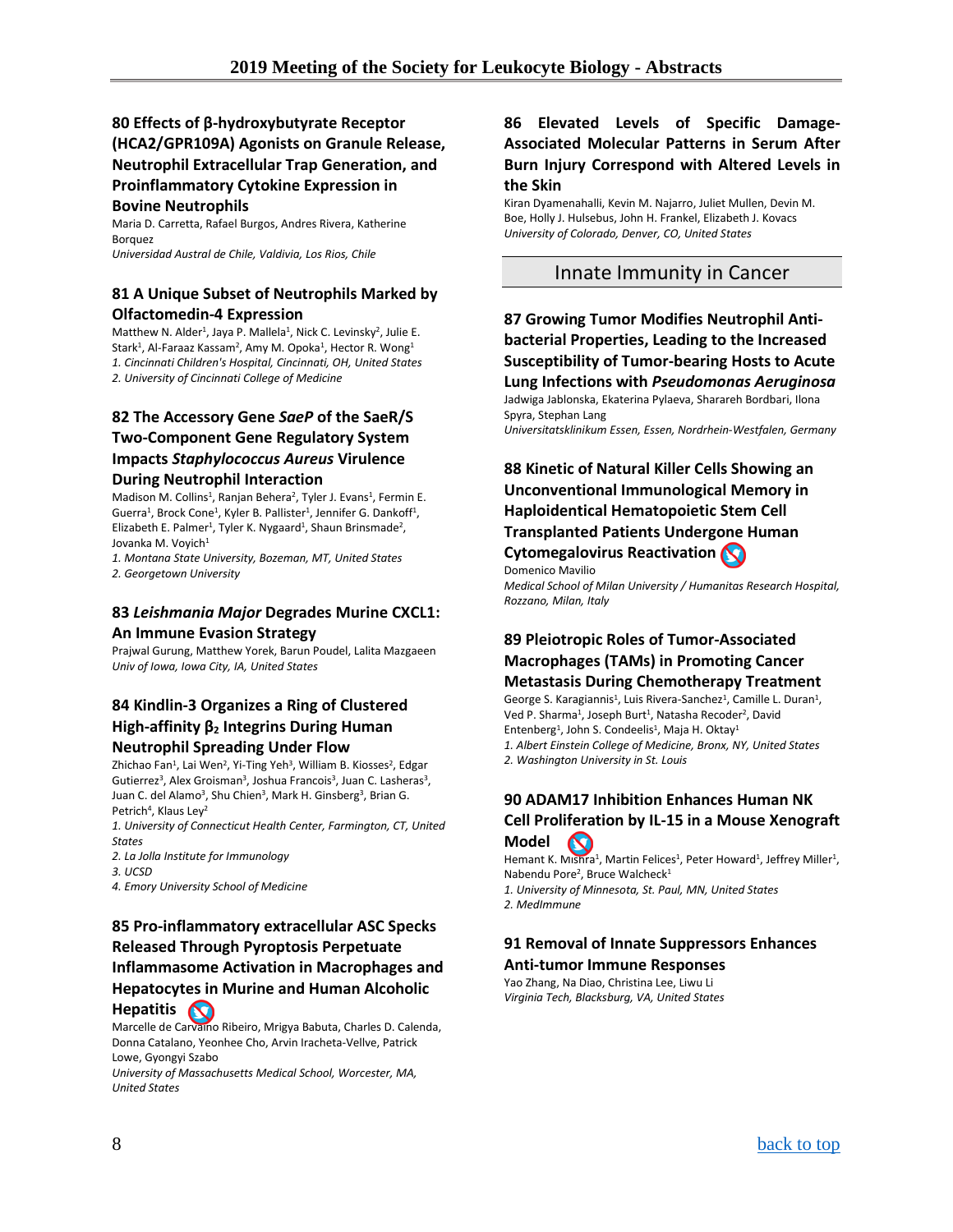### New Technologies

#### <span id="page-8-0"></span>**92 Infection Dissemination by Leukocytes**

Felix Ellett<sup>1</sup>, Fatemeh Jalali<sup>1</sup>, Hatice Hasturk<sup>2</sup>, Bruce Paster<sup>2</sup>, Alpdogan Kantarci<sup>2</sup>, Daniel Irimia<sup>1</sup> *1. Massachusetts General Hospital, Boston, MA, United States*

*2. Forsyth Institute*

#### **93 Regulation of Macrophage Low Density Lipoprotein Uptake by Microenvironmental Mechanics**

Cynthia A. Leifer<sup>1</sup>, Erika Gruber<sup>2</sup>, Ali Aygun<sup>1</sup> *1. Cornell University, Ithaca, NY, United States 2. NC State College of Veterinary Medicine*

### **94 Automated Microfluidics-Based System for Isolating Leukocytes from Human Peripheral Blood**

Sarah M. Mickool<sup>1</sup>, Sarah M. Mickool<sup>2</sup>, Eric V. Schmidt<sup>2</sup>, Aleksander J. Jonca<sup>2</sup>, Gustavo Arnal<sup>2</sup>, Mary Vincent Larcom<sup>2</sup>, Melanie M. Scully2, Nitin Kulkarni2, Peng Meng Kou2, Kyle C. Smith2

*MicroMedicine, United States*

#### **95 Neutrophil Swarming Restricts Fungal Growth**

Alex Hopke, Allison Scherer, Michael Mansour, Daniel Irimia *Massachusetts General Hospital, Malden, MA, United States*

### **96 Prostaglandin E2 Dependent Migration of Human Brain Endothelial Cells Are mediated Through Rho-Kinase-II**

Gausal A. Khan *Fiji School of Medicine, Fiji National University, Suva, Fiji*

### <span id="page-8-1"></span>Resolution of Immune Responses

### **97 Rewiring of the Placenta Immune Landscape with Pregravid Obesity**

Suhas Sureshchandra<sup>1</sup>, Norma Mendoza<sup>1</sup>, Allen Jankeel<sup>1</sup>, Nicole E. Marshall<sup>2</sup>, Ilhem Messaoudi<sup>1</sup>

*1. University of California Irvine, Irvine, CA, United States*

*2. Oregon Health & Science University*

### **98 Phenotypical microRNA Screen Reveals a Noncanonical Role of CDK2 in Regulating Neutrophil Migration**

Alan Y. Hsu<sup>1</sup>, Anna Huttenlocher<sup>2</sup>, David Umulis<sup>1</sup>, Jun Wan<sup>3</sup>, Qing Deng1

- *1. Purdue University, West Lafayette, IN, United States*
- *2. University of Wisconsin-Madison*

*3. Indiana University*

### **99 RNA-sequencing Identifies Key Eosinophil Mediators Involved with Remodeling of Damaged Muscle Tissue in the Mdx Mouse Model of Duchenne Muscular Dystrophy**

Albert C. Sek, Justin Lack, Arun Boddapati, Ian Moore, Mahnaz Minai, Margery Smelkinson, Helene Rosenberg *NIAID, NIH, Bethesda, MD, United States*

### **100 Resolvin D4: Biosynthesis and Actions in Mice Vasculature**

Charlotte Jouvene, Stephania Libreros, Xavier de la Rosa, Paul Norris, Charles Serhan *Brigham and Women's Hospital, Harvard Medical School, Boston, MA, United States*

### **101 Injury Induces MHCII-Dependent Expansion of Specific CD4+ Regulatory T Cell Subpopulations**

James Lederer, Laura Cahill, Alec Griffith, Fei Guo, Joshua Keegan, Julie Ng, Jennifer Nguyen, Fan Zhang *Harvard Medical School, Boston, MA, United States*

### **102 Novel Activation of Immunoresolvent Circuits by Hypoxia Environment**

Stephania Libreros, Paul C. Norris, Charles N. Serhan *Harvard Medical School/Brigham and Women's Hospital, Boston, MA, United States*

### **103 Novel Prodrug Formulation of BCL6 BTBspecific Inhibitor Represses T Cell Activation, Tfh Cells, & T-cell Dependent Immune Responses** *in Vivo*

Yanhui CAI<sup>1</sup>, Surya Vadrevu<sup>1</sup>, Adi Narayana Reddy Poli<sup>1</sup>, Brian Ross<sup>1</sup>, Colin Hart<sup>1</sup>, Kwasi Gyampoh<sup>1</sup>, Matt Fair<sup>1</sup>, Fengtian XUE<sup>2</sup>, Joseph Salvino<sup>1</sup>, Luis Montaner<sup>1</sup>

*1. Wistar Institute, Philadelphia, PA, United States*

*2. University of Maryland School of Pharmac*

### **104 Identification of Novel A2Ar-dependent TIGIT+ Tregs Associated with Resolution of Ocular Inflammation**

Darren J. Lee<sup>1</sup>, Fauziyya Muhammad *University of Oklahoma Health Sciences Center and Dean McGee Eye Institute, Oklahoma, OK, United States*

### **105 RvE1 Promotes Phenotypic Stability of Regulatory T Cells in Periodontitis**

Carla Alvarez<sup>1</sup>, Ren Yeong Huang<sup>1</sup>, Rawan Almarhoumi<sup>1</sup>, Mario Galindo<sup>2</sup>, Rolando Vernal<sup>2</sup>, Alpdogan Kantarci<sup>1</sup> *1. The Forsyth Institute, Cambridge, MA, United States*

*2. Universidad de Chile*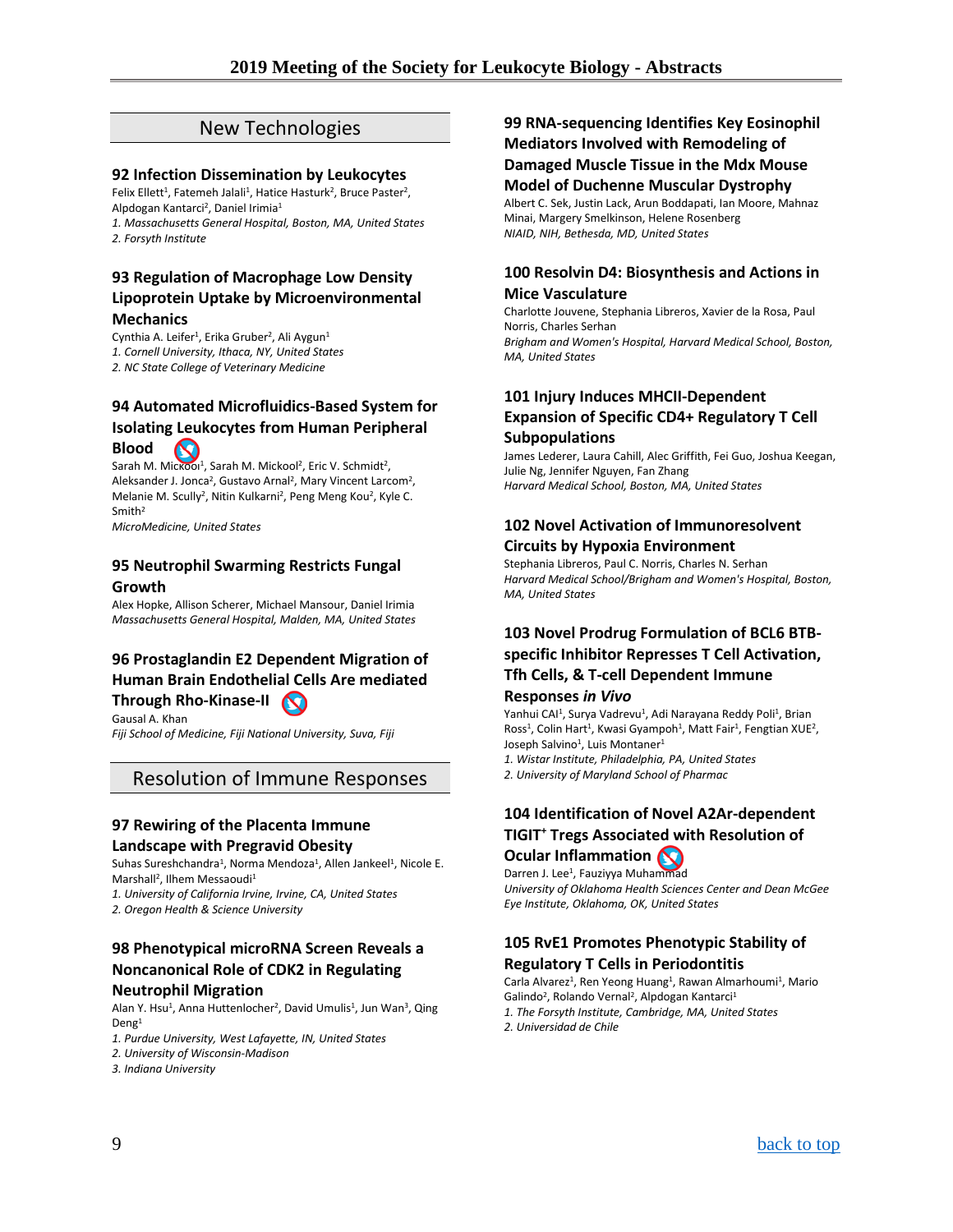### **106 Solute Carrier (SLC) 37A2 Controls Macrophage Inflammation by Regulating**

**Glycolysis**   $\infty$ 

Zhan Wang, Yan Nie, Yi Yu, Qingxia Zhao, Manal Zabalawi, Biswapriya Misra, Jeff Chou, Matthew Quinn, Anthony Molina, Martha Alexander-Miller, Charles McCall, Xuewei Zhu *Section on Molecular Medicine Wake Forest School of Medicine, Winston-Salem, NC, United States*

### **107 Resolvin D1 Engages Myeloid Cell-Dependent Revascularization During Ischemia via Its Receptor, ALX/FPR2**

Brian E. Sansbury<sup>1</sup>, Xiaofeng Li<sup>1</sup>, Blenda Wong<sup>1</sup>, Andreas Patsalos<sup>2</sup>, Nikolas Giannakis<sup>2</sup>, Laszlo Nagy<sup>2</sup>, Matthew Spite<sup>1</sup> *1. Brigham and Women's Hospital and Harvard Medical School, Boston, MA, United States 2. Johns Hopkins All Children's Hospital*

### **108 Regulation of Adenosine Receptor 2A and Its Role in the Development of Neutrophil Extracellular Trap Formation**

Kimberly A. Cooney, Kai Xu, Lanfang Wang, Sydney Ginn, Juline Deppen, Rebecca Levit *Emory University, ATLANTA, GA, United States*

### **109 Stereochemical Assignments of Resolvin Conjugate in Tissue Regeneration 1-3 (RCTR1- 3) in Human Tissues Stimulates Proresolving Phagocytes Functions**

Xavier De La Rosa<sup>1</sup>, Xavier de la Rosa<sup>1</sup>, Paul C. Norris<sup>1</sup>, Nan Chiang<sup>1</sup>, Ana R. Rodriguez<sup>2</sup>, Bernd W. Spur<sup>2</sup>, Charles N. Serhan<sup>1</sup> *1. Harvard Medical School, Boston, MA, United States 2. Rowan University*

### **110 Transcriptional and Epigenetic mechanisms Underlying Heightened Proinflammatory Responses of Monocytes with Chronic Heavy Alcohol Consumption**

Sloan Lewis<sup>1</sup>, Suhas Sureshchandra<sup>1</sup>, Kathleen A. Grant<sup>2</sup>, Ilhem Messaoudi<sup>1</sup>

*1. University of California, Irvine, Irvine, CA, United States 2. OHSU*

### **111 Neutrophil Extracellular Traps (NETs) Are Induced by Alcohol and Neutrophil Depletion Attenuates Liver Injury in Alcoholic Liver**

### **Disease in Mice**

Yeonhee Cho<sup>1</sup>, Terence Bukong<sup>2</sup>, Donna Catalano<sup>1</sup>, Arvin Iracheta-Vellve<sup>3</sup>, Karen Kodys<sup>1</sup>, Patrick Lowe<sup>1</sup>, Gyongyi Szabo<sup>1</sup>

*1. University of Massachusetts Medical School, Worcester, MA, United States*

*2. INRS-Institut Armand-Frappier, Institut National de la Recherche Scientifique, Laval, Quebec, Canada 3. Broad Institute*

### **112 The Role of Checkpoint Regulators in Trauma Induced Immunosuppression: T-Lymphocyte Co-expression of HVEM and BTLA**

#### **and Immunoparalysis**

Michelle E. Wakeley, Chyna C. Gray, Daithi S. Heffernan, Chun-Shiang Chung, Alfred Ayala *Brown University, Providence, RI, United States*

### **113 Clearance of Extracellular Proteins by Immune Cells During Resolution of Inflammation in the Liver Visualized by**

#### **Intravital Microscopy**

Michal Santocki, Elzbieta Kolaczkowska *Jagiellonian University in Krakow, Krakow, Malopolskie, Poland*

### **114 Lipid Dysregulation of Immune Mediated Intestinal Epithelial Healing**

Andrea McAlester, Gretchen E. Diehl, Myunghoo Kim, Daniel F. Zegarra-Ruiz *Baylor College of Medicine, Houston, TX, United States*

### **115 Uveitic Retinal Pigment Epithelial Cells Do Not Suppress the Phagocytic Antigen Processing Pathways in Antigen Presenting Cells.**

Andrew W. Taylor, Ambika Manhapra, Isaac Benque, Tat Fong Ng *Boston University School of Medicine, Boston, MA, United States*

### **116 IFN-γ and IL-17A Selectively Induce and Regulate Intestinal Crypt Production of CXCL10 in the Healthy and Inflamed Colon**

Travis M. Walrath, Robert A. Malizia, William O'Connor *Albany Medical College, Troy, NY, United States*

### **117 Short Chain Fatty Acid Analysis in Traumatic Brain Injury Patients**

Lillian J. Anderson<sup>1</sup>, Abigail Cannon<sup>1</sup>, Mashkoor Choudhry<sup>1</sup>, Richard Gonzalez<sup>2</sup>, Paulius Kuprys<sup>1</sup>, Elisabeth Mesina<sup>1</sup> *1. Loyola University Chicago, Maywood, IL, United States 2. Loyola University Medical Center*

#### **118 The Effects of CpG-ODN Therapy for Trauma on Immune Cell Cytokine Production Profiles**  $\infty$

Fan Zhang, Fei Guo, Joshua W. Keegan, Jennifer P. Nguyen, Alec M. Griffith, Julie P. Nguyen, Laura A. Cahill, James A. Lederer *Brigham and Women's Hospital and Harvard Medical School, Brookline, MA, United States*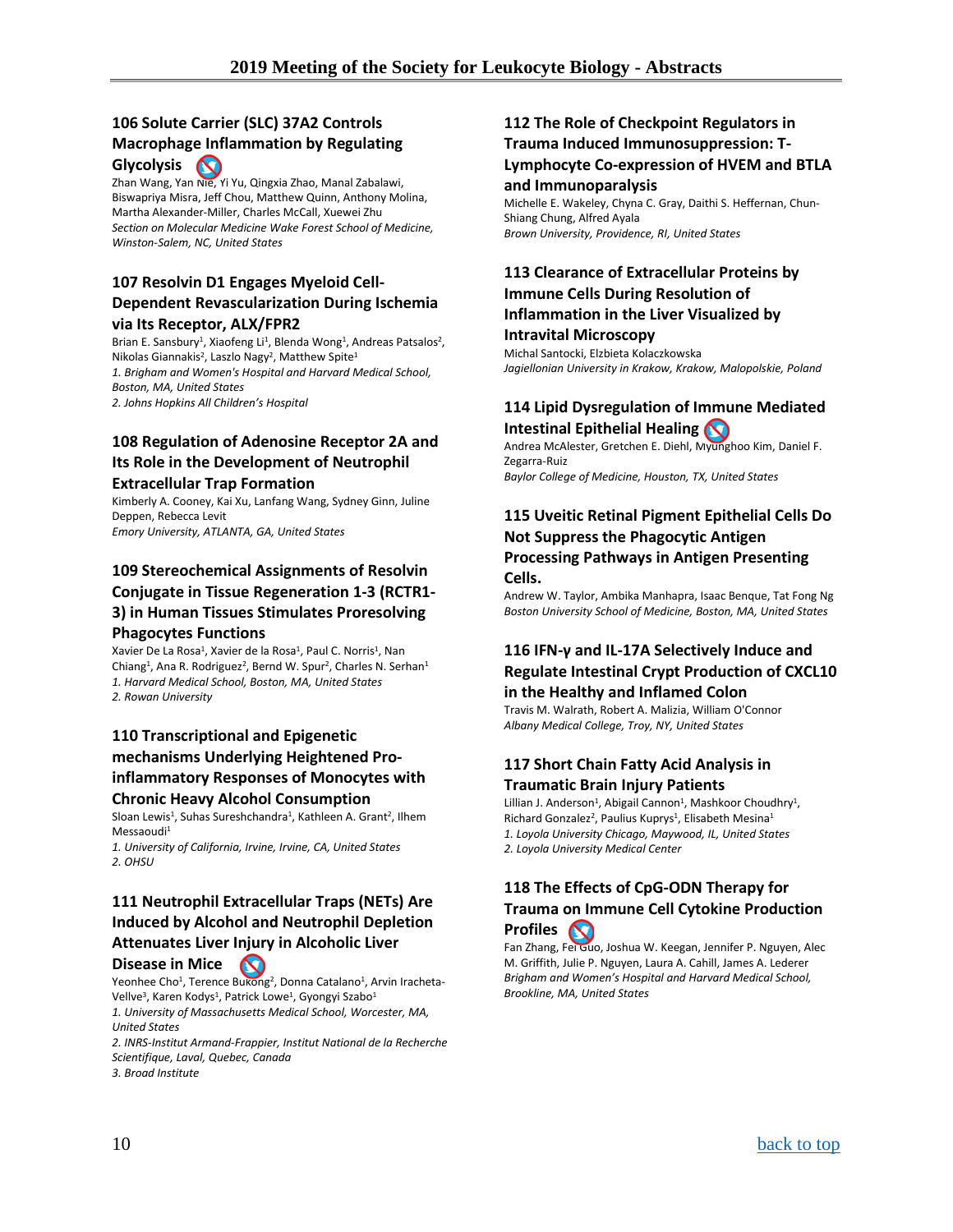### **119 Resolvin D-series Mediate Phagocyte Functions During Inflammation and Resolution**

### **by Regulating Phospholipase D**

Ramya Ganesan<sup>1</sup>, Karen M. Henkels<sup>2</sup>, Krushangi Shah<sup>2</sup>, Xavier De la Rosa<sup>3</sup>, Stephania Libreros<sup>3</sup>, Nagarjuna R. Cheemarla<sup>4</sup>, Charles N. Serhan<sup>3</sup>, Julian Gomez-Cambronero<sup>2</sup>

- *1. Emory University, Atlanta, GA, United States*
- *2. Wright State University*
- *3. Harvard Medical School*
- <span id="page-10-0"></span>*4. Yale University*

### Respiratory Allergic Diseases

### **120 The Enigmatic Role of Sphingolipid Signaling in Asthma**

#### Jamie L. Sturgill<sup>1</sup>, Sarah Spiegel<sup>2</sup>

*1. University of Kentucky, Lexington, KY, United States*

*2. Virginia Commonwealth University*

### **121 Defining Cellular Heterogeneity in Asthma with Multiparameter Single Cell Profiling of Airway Inflammatory Cells**

Ruth R. Montgomery<sup>1</sup>, Emma Stewart<sup>2</sup>, Xiaomei Wang<sup>2</sup>, Qing Liu<sup>2</sup>, Jean Estrom<sup>2</sup>, Geoffrey L. Chupp<sup>2</sup>

*Yale School of Medicine, New Haven, CT, United States*

### **122** *Aspergillus Fumigatus* **cell Wall Promotes Airway Epithelial Recruitment of Human Neutrophils**

Michael B. Feldman, Lael Yonker, Hongmei Mou, Bryan Hurley, Jatin M. Vyas

*Harvard Medical School, Massachusetts General Hospital, Boston, MA, United States*

### **123 The Role of Neutrophil Extracellular Traps in Rhinitis of Infectious and Allergic Origin**

Marcin M. Zawrotniak, Maria Rapala-Kozik *Jagiellonian University in Krakow, Krakow, Poland*

### **124 Advanced Age and Ethanol Exposure Alter Alveolar Macrophage Gene Expression and the Pulmonary Innate Immune Response to**

#### *Streptococcus Pneumoniae.*

Holly J. Hulsebus, Kevin M. Najarro, Juliet E. Mullen, Devin m. Boe, Elizabeth J. Kovacs

*University of Colorado, Aurora, CO, United States*

### **125 Inhibition of Stem Cell Factor Decreases Food Allergic Reactions in Sensitized Mice**

Catherine Ptaschinski<sup>1</sup>, Nicholas W. Lukacs<sup>2</sup>, Andrew J. Rasky<sup>2</sup> *University of Michigan, Ann Arbor, MI, United States*

### Late Breaking Research

#### <span id="page-10-1"></span>**LB01 Phospholipid Phosphatase 6 Regulates Phagocyte Function and Immune Responses**

Thayse R. Bruggeman, Nandini Krishnamoorthy, Melody G. Duvall, Raja E. Abdulnour, Harilaos Filippakis, Bruce D. Levy *Brigham and Women's Hospital and Harvard Medical School, Boston, MA, United States*

### **LB02 Maresin Conjugates in Tissue Regeneration (MCTRs) Improve Post-influenza Pneumococcal Pneumonia by Modulation of**

#### **Macrophage Phenotype**

Luciana Tavares<sup>1</sup>, Thayse R. Bruggeman<sup>1</sup>, Rafael M. Rezende<sup>1</sup>, Marina G. Machado<sup>2</sup>, Raja E. Abdulnour<sup>1</sup>, Paul Norris<sup>1</sup>, Ayse Kilic<sup>1</sup>, Cristiana C. Garcia<sup>3</sup>, Charles N. Serhan<sup>1</sup>, Mauro M. Teixeira<sup>4</sup>, Bruce d.  $I$  evv<sup>1</sup>

- *1. Brigham and Women's Hospital, Somerville, MA, United States 2. Institute Pasteur de Lille*
- *4. Fiocruz/IOC*
- *5. Federal University of Minas Gerais*

# **LB03 Highly Metastatic Breast Cancer Cells**

#### **Recruit Neutrophils by Secreting Chemotactic Factors**   $\sim$

Shuvasree SenGupta, Lauren Hein, Yu-En Huang, Carole Parent, Kalina Tsolova, Yang Xu *University of Michigan, Ann Arbor, MI, United States*

### **LB04 Phagolysosome Resolution Occurs via Phagosomal Shedding and Is Required to Regenerate Lysosomes and Mediate Phagocytic Flux**

Charlene E. Lancaster<sup>1</sup>, Aaron Fountain<sup>2</sup>, Roya M. Dayam<sup>2</sup>, Javal Sheth<sup>1</sup>, Elliott Somerville<sup>2</sup>, Vanessa Jacobelli<sup>2</sup>, Alexander Somerville<sup>2</sup>, Roberto J. Botelho<sup>2</sup>, Mauricio R. Terebiznik<sup>1</sup> *1. University of Toronto at Scarborough, Toronto, ON, Canada 2. Ryerson University*

### **LB05 An Evaluation of Young vs. Old Neutrophils: A System of ER-Hoxb8-derived Neutrophils from the Bone Marrow**

### **Progenitors of Young and Aged Mice**

Rebecca J. Silver<sup>1</sup>, Charmaine N. Nganje<sup>1</sup>, Giang T. Nguyen<sup>1</sup>, Elsa N. Bou Ghanem<sup>2</sup>, David B. Sykes<sup>3</sup>, John M. Leong<sup>1</sup>, Joan C. Mecsas<sup>1</sup> *1. Tufts University, Boston, MA, United States*

- *2. University of Buffalo*
- *3. Harvard University / MGH*

### **LB06 Isoprenoid Depletion Reduces Expression of MicroRNAs That Regulate Inflammation**

Tiffany A. Frey, Zoey Miller, Song Kim *Dickinson College, Carlisle, PA, United States*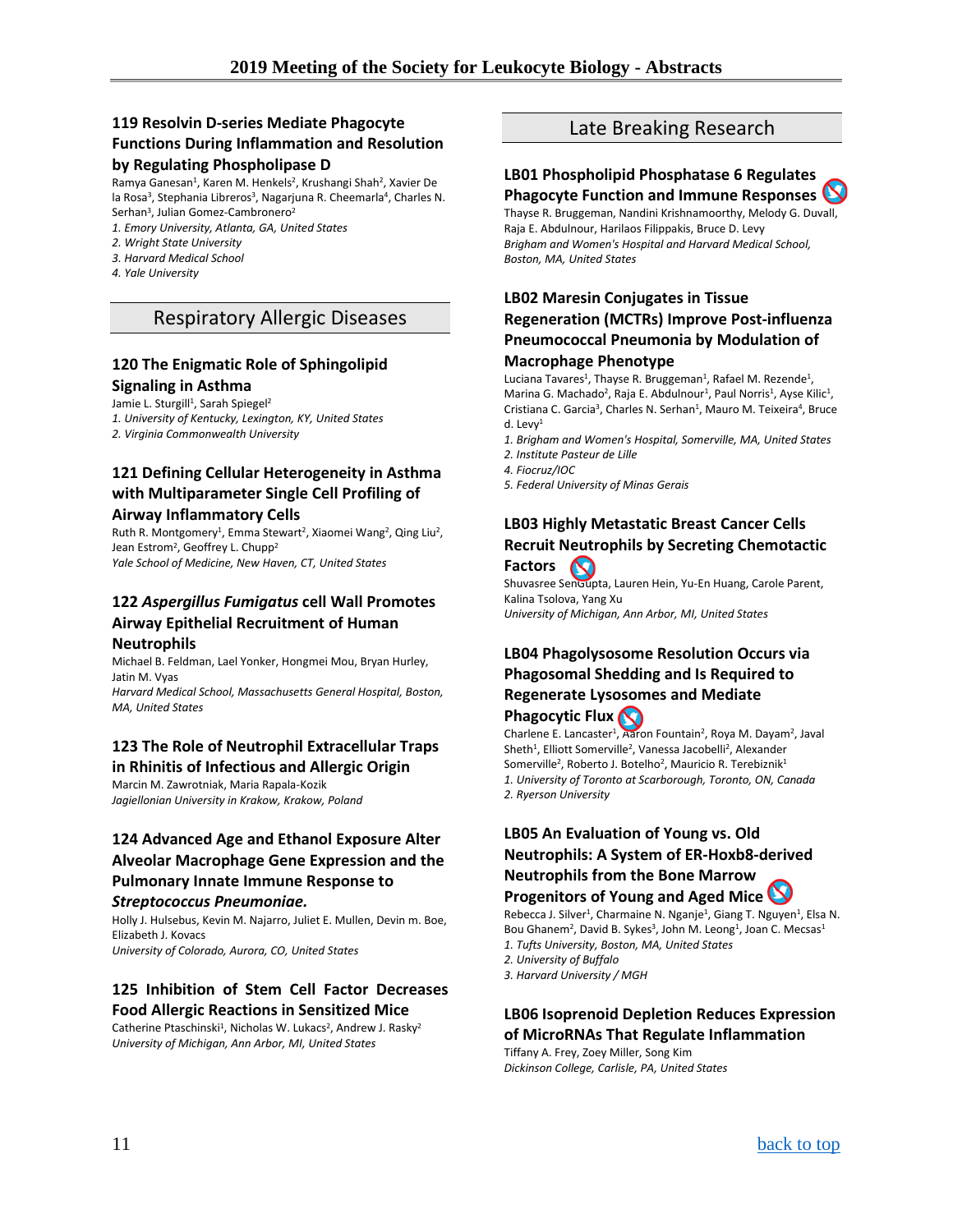### **LB07 Lysis of Human Neutrophils Following Phagocytosis of** *Staphylococcus Aureus*

Viktoria C. Rungelrath<sup>1</sup>, Frank R. DeLeo<sup>2</sup>, Scott D. Kobayashi<sup>2</sup>, Natalia Malachowa2

*1. NIAID/NIH/RML, HAMILTON, MT, United States 2. Rocky Mountain Laboratories; NIH*

### **LB08 Protectin D1 and Protectin Conjugate for**

### **Tissue Regeneration 1 Regulate Lung Inflammation and Viral Load During Respiratory Syncytial Virus Infection**

Katherine H. Walker<sup>1</sup>, Nandini Krishnamoorthy<sup>2</sup>, Thayse R. Brüggeman<sup>2</sup>, Paul C. Norris<sup>3</sup>, Charles N. Serhan<sup>3</sup>, Bruce D. Levy<sup>2</sup> *1. Brigham and Women's Hospital, Waban, MA, United States 2. Pulmonary and Critical Care Medicine, Brigham and Women's Hospital, Harvard Medical School, Boston MA*

*3. Center for Experimental Therapeutics and Reperfusion Injury, Brigham and Women's Hospital, Harvard Medical School, Boston MA*

### **LB09 S100A14 Promotes MX1 Expression and a Reduction of HIV-1 Infection and Replication in Macrophages**

Krystal Colon-Rivera<sup>1</sup>, Kwasi Gyampoh<sup>2</sup>, Luis J. Montaner<sup>2</sup> *Wistar Institute, Philadelphia, PA, United States*

### **LB10 Mapping Flu-specific Memory B Cells and Clonal Networks in the Human Immune System**

Wint Thu Saung<sup>1</sup>, Wint Thu Saung<sup>2</sup>, Wenzhao Meng<sup>1</sup>, Aaron Rosenfeld<sup>1</sup>, Ling Zhao<sup>1</sup>, Jean L. Scholz<sup>1</sup>, Yangzhu Du<sup>1</sup>, Racheli Ben Shimol<sup>1</sup>, Scott Hensley<sup>1</sup>, Michael P. Cancro<sup>1</sup>, Donna L. Farber<sup>3</sup>, Eline T. Luning Prak<sup>1</sup>

*1. University of Pennsylvania, Philadelphia, PA, United States*

*2. Emory University*

*3. Columbia University*

### **LB11 TotalSeq™ Antibodies: Standardized Antibody-Oligo Conjugates for CITE-Seq™, or Single-cell Proteogenomics**

Christopher Gould, Adnan Chowdhury, Michael Li, Kristopher Nazor, Adeeb Rahman, Miguel Tam, Diana Vesely, Xifeng Yang, Bertrand Yeung *BioLegend, San Diego, CA, United States*

### **LB12 NADPH Oxidase Modulates Inflammatory Responses in the Oral Mucosa**

Juhi Bagaitkar, Shunying Jin *University of Louisville, Louisville, KY, United States*

### **LB13 Investigating Iron Homeostasis in Erythroblastic Island Macrophages Using High Resolution Microscopy**

Margarida M. Barroso, Jackson Maloney, Jamie Ward, Katherine C. MacNamara

*Albany Medical College, Department of Molecular and Cellular Physiology, Albany, NY, United States*

### **LB14 High CD4+ T Cell/B Cell Ratios in the Paranasal Sinus Mucosae of Patients with Eosinophilic Chronic Rhinosinusitis**

Akiko Inoue, Yuriko Tanaka, Hanae Furuya, Riko Kajiwara, Akira Fukuo2 Kota Wada, Motonari Kondo *Toho University, Ota-ku, Japan*

### **LB15 Dissociation Between Rab7 Recruitment and Activation in Phagosomal Membranes**

Maria Eugenia Mansilla Pareja<sup>1</sup>, Roberto Botelho<sup>2</sup> and Mauricio Terebiznik<sup>1</sup>

1.Departments of Biological Sciences, University of Toronto of Scaborough, Toronto, Ontario

2.Molecular Science Graduate Program and the Department of Chemistry and Biology, Ryerson University, Toronto, Ontario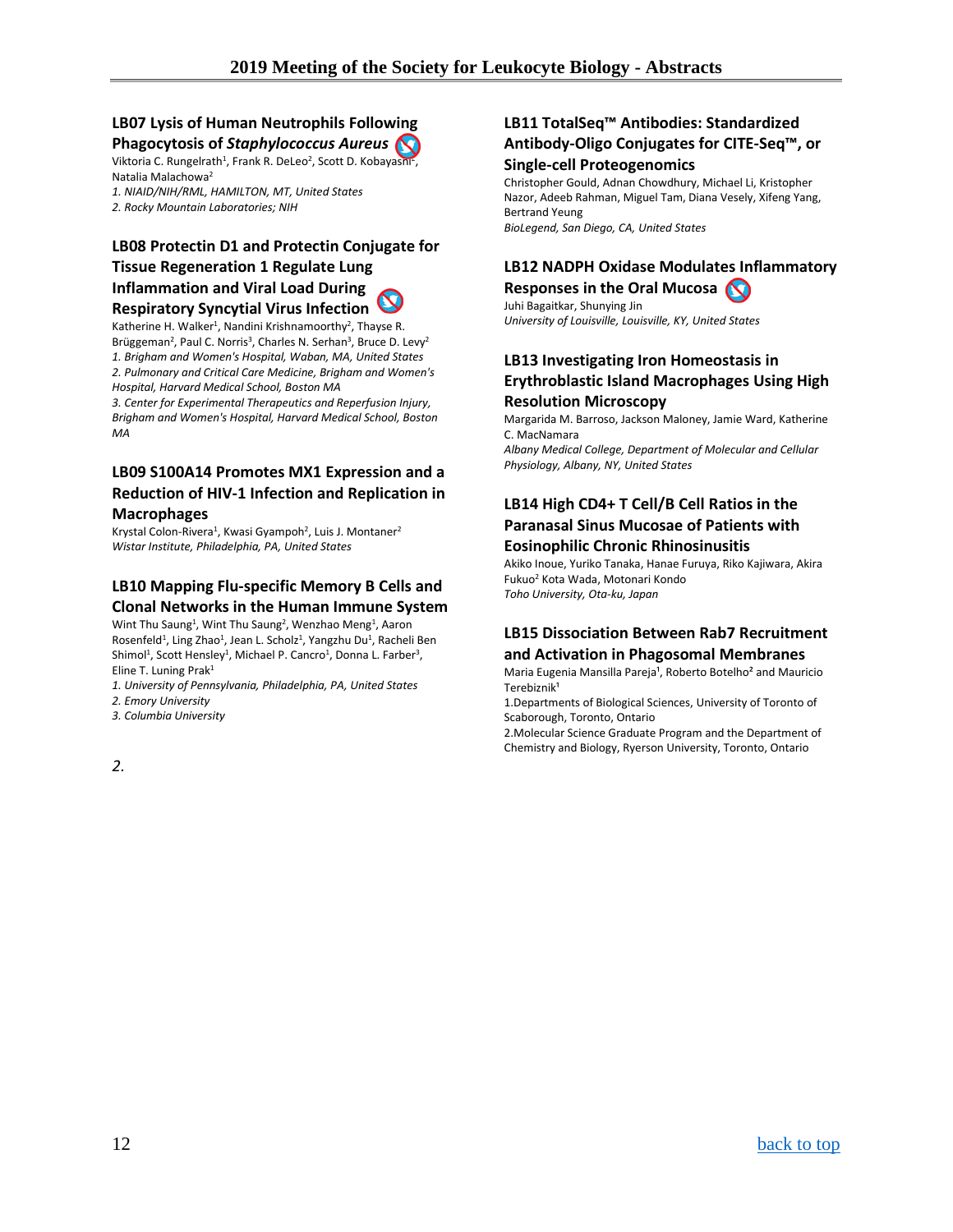### **SLB 2019 Author Index**

*The number following the name refers to the abstract number.*

## <span id="page-12-0"></span>**A**

Abdulnour, R. E., LB01, LB02 Albina, J. E., 22 Alder, M. N., 81 Alexander-Miller, M., 106 Allen, L. H., 47, 48, 58, 75, 77 Allen, A., 53 Almarhoumi, R., 105 Alvarez, C., 105 Amayem, O., 46 Ammons, M. B., 55 Anders, C. B., 55 Anderson, L. J., 117 Anselmi, N. K., 67 Apicella, M., 42 Arnal, G., 94 Ayala, A., 1, 112 Aygun, A., 93

## **B**

Babuta, M., 85 Bagaitkar, J., LB12 Barbouche, M., 3 Barrios, J., 24, 27, 52 Barroso, M. M., LB13 Batteux, F., 39 Bchiri, S., 3 Beck, J., 55 Behera, R., 82 Ben Salah, M., 3 Ben Shimol, R., LB10 Benabdessalem, C., 3 Ben-Othman, R., 14 Benque, I., 115 Bertrand, B. P., 76

Best, S. K., 37 Bhalla, M., 15 Bishehsari, F., 33 Boddapati, A., 99 Boe, D. M., 17, 86, 124 Bohannon, J. K., 49, 70 Bordbari, S., 87 Borgogna, T. R., 25 Borquez, K., 80 Botelho, R. J., LB04, LB15 Bou Ghanem, E., 15, LB05 Boussetta, N., 44 Brüggeman, T. R., LB01, LB02, LB08 Brinsmade, S., 82 Bukong, T., 111 Burchill, M. A., 5 Burgos, R., 80 Burt, J., 89

## **C**

Cahill, L., 6, 36, 101, 118 Cai, B., 14 Cai, Y., 103 Cairns, B. A., 21 Calenda, C. D., 85 Callegan, M. C., 46 Cancro, M. P., LB10 Cannon, A., 117 Capper, C., 5 Carretta, M. D., 80 Catalano, D., 85, 111 Chánez-Paredes, S., 38 Chambers, C. A., 2, 54 Chan, N., 72 Cheemarla, N. R., 119 Chen, Y., 1 Chiang, N., 109 Chien, S., 84

Cho, C., 42 Cho, Y., 85, 111 Chou, J., 106 Choudhry, M., 34, 35, 117 Chowdhury, A., LB11 Chung, C., 112 Chupp, G. L., 121 Ciambella, C. C., 73 Cioffi, W. G., 73 Clarke, M., 72 Coburn, P. S., 46 Collins, M., 25, 82 Colon-Rivera, K., LB09 Condeelis, J. S., 89 Cone, B., 82 Cooney, K. A., 108 Crane, M. J., 22 Curtis, B., 18 Cuvellier, S., 44

## **D**

Dadelahi, A. S., 2 Dadová, P., 78, 79 Dang, Y., 39 Dankoff, J. G., 82 Dayam, R. M., LB04 de Carvalho Ribeiro, M., 85 de la Flor, D., 24, 27, 52 de la Rosa, X., 100, 109, 119 del Alamo, J. C., 84 DeLeo, F. R., LB07 Deng, Q., 98 Deppen, J., 108 Deshmukh, H., 53 Dewald, H. K., 13 Diao, N., 91 Dickinson, C. M., 73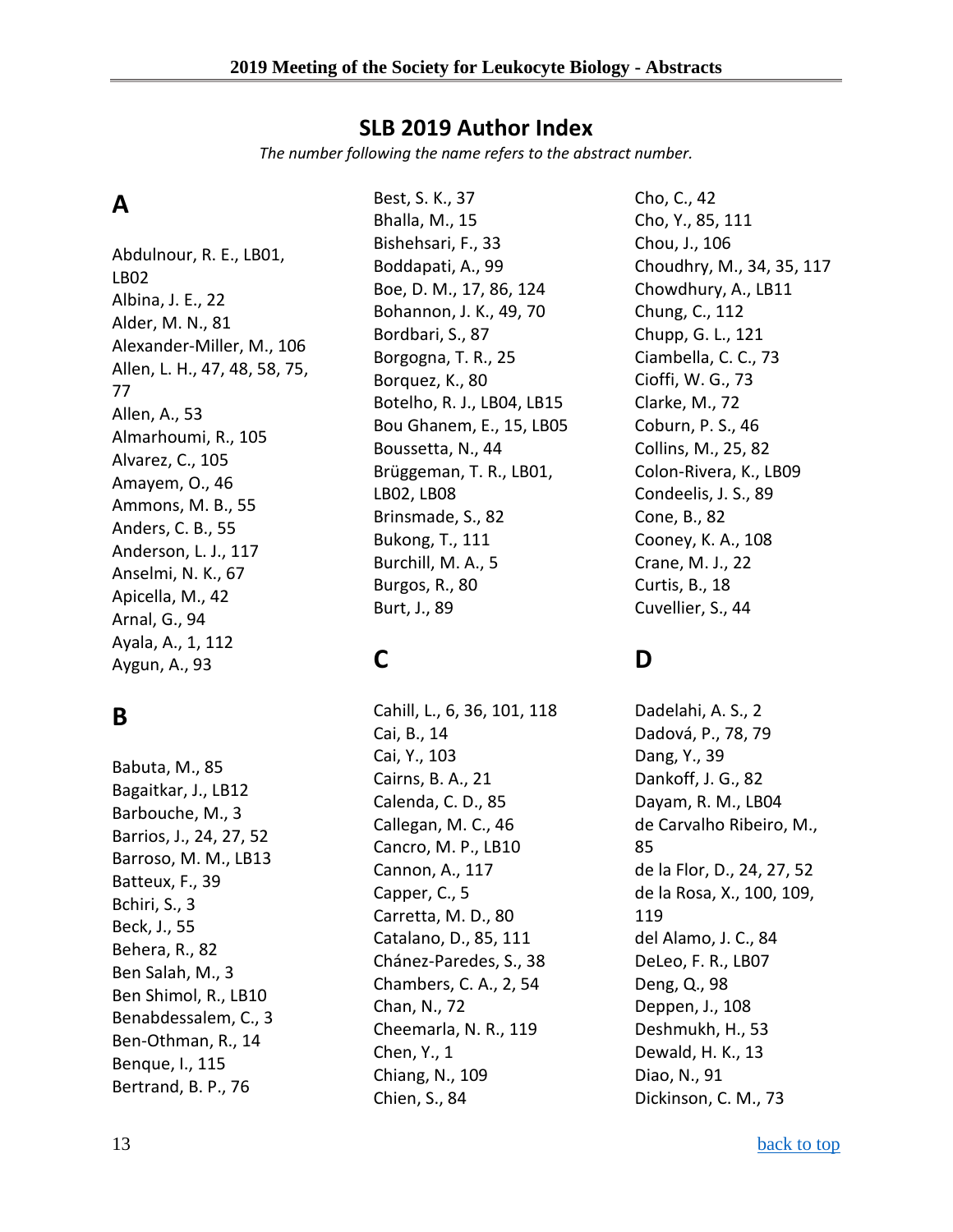Diehl, G., 40, 114 Dkhil, N., 3 Doridot, L., 39 Du, Y., LB10 Duran, C. L., 89 Dutko, R., 52 Duvall, M. G., LB01 Dyamenahalli, K., 86

## **E**

Elesela, S., 19 Ellett, F., 92 Engen, P., 33 Entenberg, D., 89 Espevik, T., 56 Estrom, J., 121 Evans, T. J., 82

## **F**

Fair, M., 103 Fan, Z., 84 Farber, D. L., LB10 Farias Luz, N., 20 Fedr, R., 78, 79 Feldman, M., 52, 122 Felices, M., 90 Fensterheim, B. A., 49, 70 Filippakis, H., LB01 Finlon, J. M., 5 Fisk, S., 14 Fitzgerald, E., 20 Fitzgerald-Bocarsly, P., 13 Fitzsimmons, A. M., 75 Fonseca, I. M., 23 Fonseca, W., 37 Forsyth, C., 33 Fountain, A., LB04 Francois, J., 84 Frank, D. N., 18 Frankel, J. H., 86 Frey, T. A., LB06

Fric, J., 63 Fukuo, A., LB14 Fults, J. B., 49, 70 Furuya, H., LB14

## **G**

Gabrielli, E., 61 Gadjeva, M., 43 Galindo, M., 105 Gandhirajan, A., 57 Ganesan, R., 119 Garcia, C. C., LB02 Garrett, J., 55 Geddes-McAlister, J., 43 Geesala, R., 10 Gentili, M., 60, 61 Ghanta, S., 36 Giannakis, N., 107 Ginn, S., 108 Ginsberg, M. H., 84 Girón-Pérez, D., 38 Gomez-Cambronero, J., 119 Gonzalez, R., 117 Gould, C., LB11 Grant, K. A., 110 Gray, C. C., 1, 112 Griffith, A., 6, 101, 118 Groisman, A., 84 Gruber, E., 93 Gu, M., 31 Gu, Z., 41 Guerra, F. E., 82 Guo, F., 6, 36, 101, 118 Gurung, P., 4, 83 Gutierrez, E., 84 Gyampoh, K., 103, LB09

## **H**

Hall, B. M., 22 Hart, C., 103

Hasturk, H., 92 Haughian, J. M., 29 Hazlett, L., 45 Heffernan, D. S., 73, 112 Heim, C. E., 76 Hein, L., LB03 Henkels, K. M., 119 Henry, W. L., 22 Hensley, S., LB10 Herbig, U., 13 Hernandez, A., 49, 70 Herring, S. E., 15 Herrnreiter, C., 34, 35 Hopke, A., 95 Howard, P., 90 Hsu, A. Y., 98 Huang, R., 105 Huang, Y., LB03 Hui Yeoh, J., 15 Hulsebus, H., 17, 18, 86, 124 Humphry, M., 72 Hurley, B. P., 24, 27, 52, 122 Husebye, H., 56 Huttenlocher, A., 98

## **I**

Ibraheem, W., 69 Ingram, B., 62 Inoue, A., 12, LB14 Iracheta-Vellve, A., 85, 111 Irimia, D., 92, 95 Issuree, P., 10, 11

## **J**

Jablonska, J., 87 Jacobelli, V., LB04 Jalali, F., 92 Jamieson, A. M., 20, 22 Jankeel, A., 97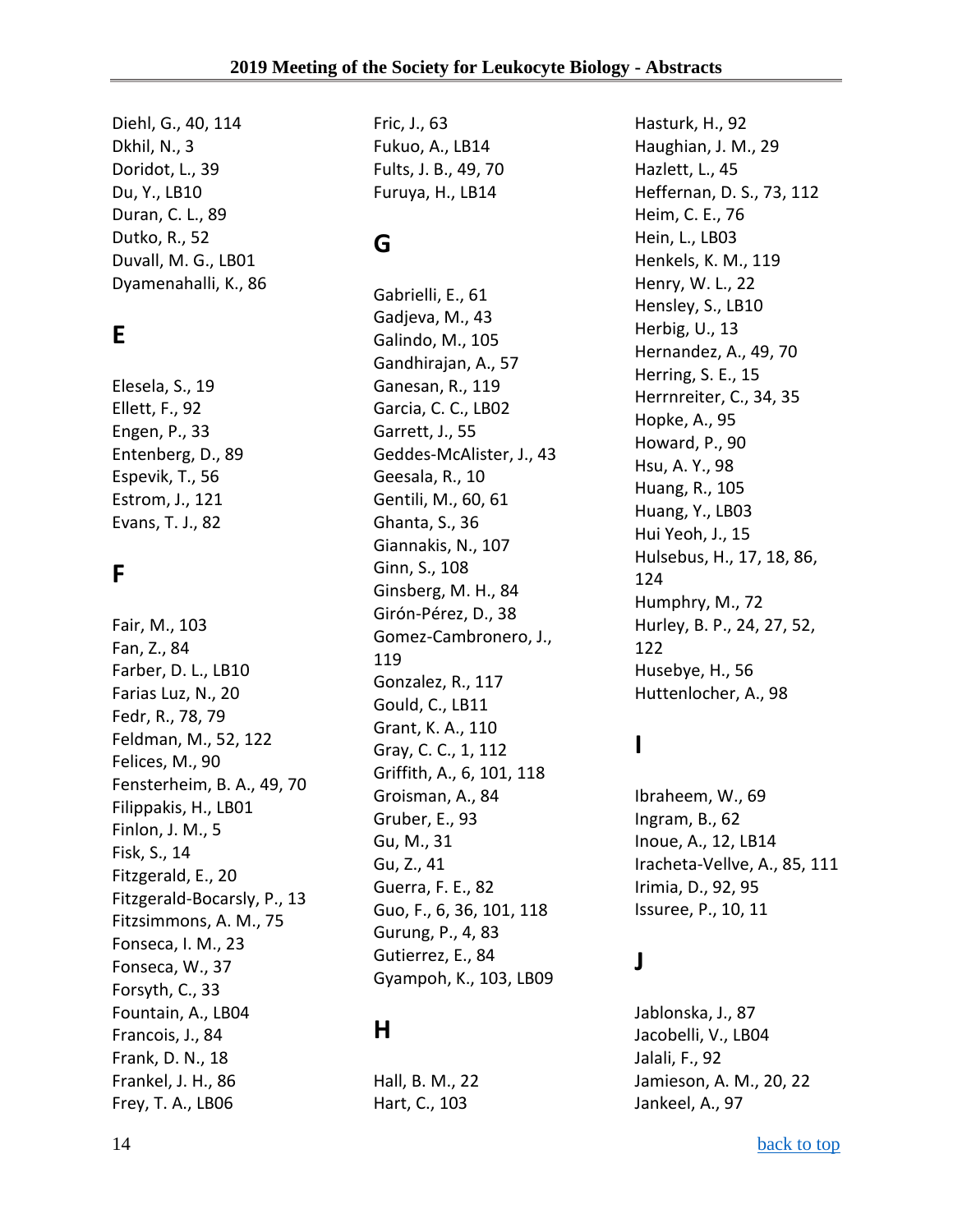Jarousek, R., 79 Jeljeli, M., 39 Jin, S., LB12 Jiron Tamburini, B. A., 5 Jonca, A. J., 94 Jones, M. M., 32, 67, 69 Jouvene, C., 100

## **K**

Kajiwara, R., LB14 Kantarci, A., 92, 105 Karagiannis, G. S., 89 Kassam, A., 81 Kay, J. g., 64 Keegan, J., 6, 101, 118 Keshavarzian, A., 33 Khan, R. S., 67 Khan, G. A., 96 Khazaie, K., 33 Kielian, T., 76 Kilic, A., LB02 Kim, M., 73 Kim, M., 114 Kim, S., LB06 King, M., 67 Kinkead, L., 48 Kiosses, W. B., 84 Kirpotina, L. N., 7 Klaes, C., 68, 71 Klaes, C. K., 74 Kobayashi, S. D., LB07 Kodama, D., 66 Kodys, K., 111 Kolaczkowska, E., 113 Kollmann, T., 14 Kondo, M., 12, LB14 Kou, P., 94 Kovacs, E., 17, 18, 86, 124 Krishnamoorthy, N., LB01, LB08 Kruckow, K. L., 16 Krysa, S. J., 48

Kubala, L., 78, 79 Kubota, R., 66 Kugadas, A., 43 Kulkarni, N., 94 Kumar, S., 19 Kuprys, P., 117 Kuwabara, T., 12 Kwon, M., 36

## **L**

Lacey, C. A., 2 Lack, J., 99 Lahiani, R., 3 Lamont, R., 41, 59, 68, 71, 74 Lancaster, C. E., LB04 Lang, S., 87 Lanter, B., 24 Larcom, M., 94 Lartey, N. L., 23 Lasheras, J. C., 84 Lawton, T., 55 Leblanc, B., 45 Lederer, J., 6, 36, 101, 118 Lee, C., 91 Lee, D. J., 104 Lefrère, F., 44 Leifer, C. A., 93 Leong, J. M., LB05 Lereclus, D., 46 Leung, J., 14 Leung, H., 27 Levinsky, N. C., 81 Levit, R., 108 Levy, B. D., LB01, LB02, LB08 Lewis, S., 110 Ley, K., 84 Li, X., 34, 35 Li, L., 65, 91 Li, X., 107 Li, M., LB11

Libreros, S., 100, 102, 119 Liu, Q., 121 Livingston, E. T., 46 Lombard, D. B., 19 Long, D. L., 62 Louis, S., 44 Lowe, P., 85, 111 Luan, L., 49, 70 Luck, M. E., 34, 35 Lukacs, N. W., 19, 26, 37, 125 Luning Prak, E. T., LB10

## **M**

Mac, M., 21 Machado, M. G., LB02 MacNamara, K. C., LB13 Maddi, A., 69 Maile, R., 21 Malachowa, N., LB07 Malinczak, C., 37 Malizia, R. A., 116 Mallela, J. P., 81 Maloney, J., LB13 Manhapra, A., 115 Mansilla Pareja, LB15 Mansour, M., 43, 95 Mardassi, H., 3 Maretzky, T., 10, 11 Markert, C., 8 Marneth, A., 36 Marshall, N. E., 97 Martínez-Zamudio, R. I., 13 Matsuura, E., 66 Mavilio, D., 9, 88 Mazgaeen, L., 4, 83 McAlester, A., 114 McCall, C. E., 62, 106 McCullough, R. L., 5 McKenzie, D., 8 McMahan, R. H., 18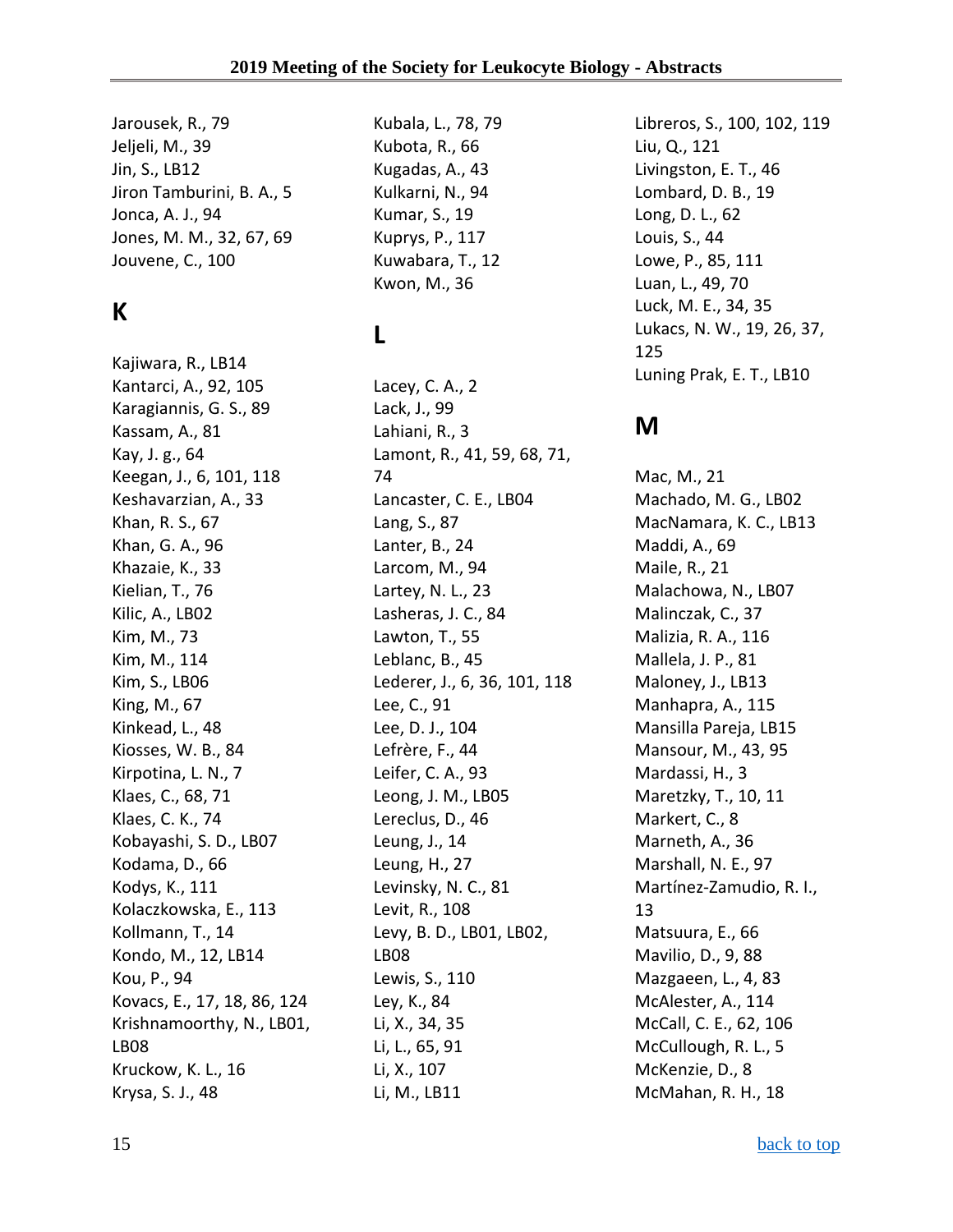Mecsas, J. C., LB05 Mendoza, N., 97 Meng, W., LB10 Menzies, S., 14 Mesina, E., 117 Messaoudi, I., 97, 110 Metcalfe, S. L., 64 Meyerholz, D., 11 Michels, K. R., 26 Mickool, S. M., 94 Miller, F. C., 46 Miller, J., 90 Miller, Z., LB06 Minai, M., 99 Miralda, I., 59, 71 Misel, K. M., 58 Mishra, H. K., 90 Misra, B., 106 Miwa, M., 51 Molina, P., 31 Molina, A., 106 Monaghan, S. F., 22 Monajemi, M., 14 Monari, C., 60, 61 Montaner, L., 103, LB09 Montgomery, R. R., 121 Moore, I., 99 Morris, S. B., 19, 26, 37 Morris, N. L., 28, 34 Mou, H., 24, 27, 52, 122 Muhammad, F., 104 Mullen, J., 18, 86, 124 Mursalin, H. M., 46

## **N**

Nabila, N., 3 Nadeem, A., 53 Nagy, L., 107 Naito, T., 12 Najarro, K., 18, 86, 124 Nandi, M., 30 Narayanan, S., 19

Nauseef, W. M., 42 Nazor, K., LB11 Nelson, S., 55 Ng, J., 6, 36, 101 Ng, T., 115 Nganje, C. N., LB05 Nguyen, J., 6, 101, 118 Nguyen, J. P., 118 Nguyen, G. T., LB05 Nicco, C., 39 Nie, Y., 106 Nilsen, K., 56 Norris, P., 100, 102, 109, LB02, LB08 Nygaard, T. K., 82

## **O**

O'Connor, W., 116 Oktay, M. H., 89 O'Neill, B., 11 Opoka, A. M., 81 Orihuela, C. J., 16 Ouni, R., 3

## **P**

Pallister, K., 25, 82 Palmer, E. E., 82 Pang, Y., 14 Parent, C., LB03 Paster, B., 92 Patil, N. K., 49, 70 Patrauchan, M., 67 Patsalos, A., 107 Penniman, C., 11 Perrella, M., 36 Petrich, B. G., 84 Peyssonnaux, C., 44 Poli, A., 103 Ponce, A. G., 23 Pore, N., 90 Poudel, B., 83

Poupon, J., 44 Pradhan, K., 65 Prichard, A. S., 47 Ptaschinski, C., 125 Pullen, N. A., 29 Pylaeva, E., 87

## **Q**

Quiles-Ramirez, Y., 1 Quinn, M. T., 7 Quinn, M., 106

## **R**

Rahman, A., LB11 Ramanathan, S., 30 Rammeh, S., 3 Rapala-Kozik, M., 123 Rasé, V. J., 29 Rasky, A., 26, 37, 125 Recoder, N., 89 Reichner, J., 45, 73 Ren, J., 41 Renassia, C., 44 Rezende, R. M., LB02 Riccardi, C., 60, 61 Ricci, E., 60, 61 Rivera, A., 80 Rivera-Sanchez, L., 89 Rodriguez, A. R., 109 Rogers, M., 71 Romdhane, E., 3 Ronchetti, S., 60, 61 Rosado, E. V., 23 Roselletti, E., 60, 61 Rosenberg, H., 99 Rosenfeld, A., LB10 Ross, B., 103 Roychodhury, S., 57 Rozmus, J., 14 Rubanová, D., 78 Rungelrath, V. C., LB07

16 [back to top](#page-0-0) back to top back to top back to top back to top back to top back to top back to top back to top back to top back to top back to top back to top back to top back to top back to top back to top back to top bac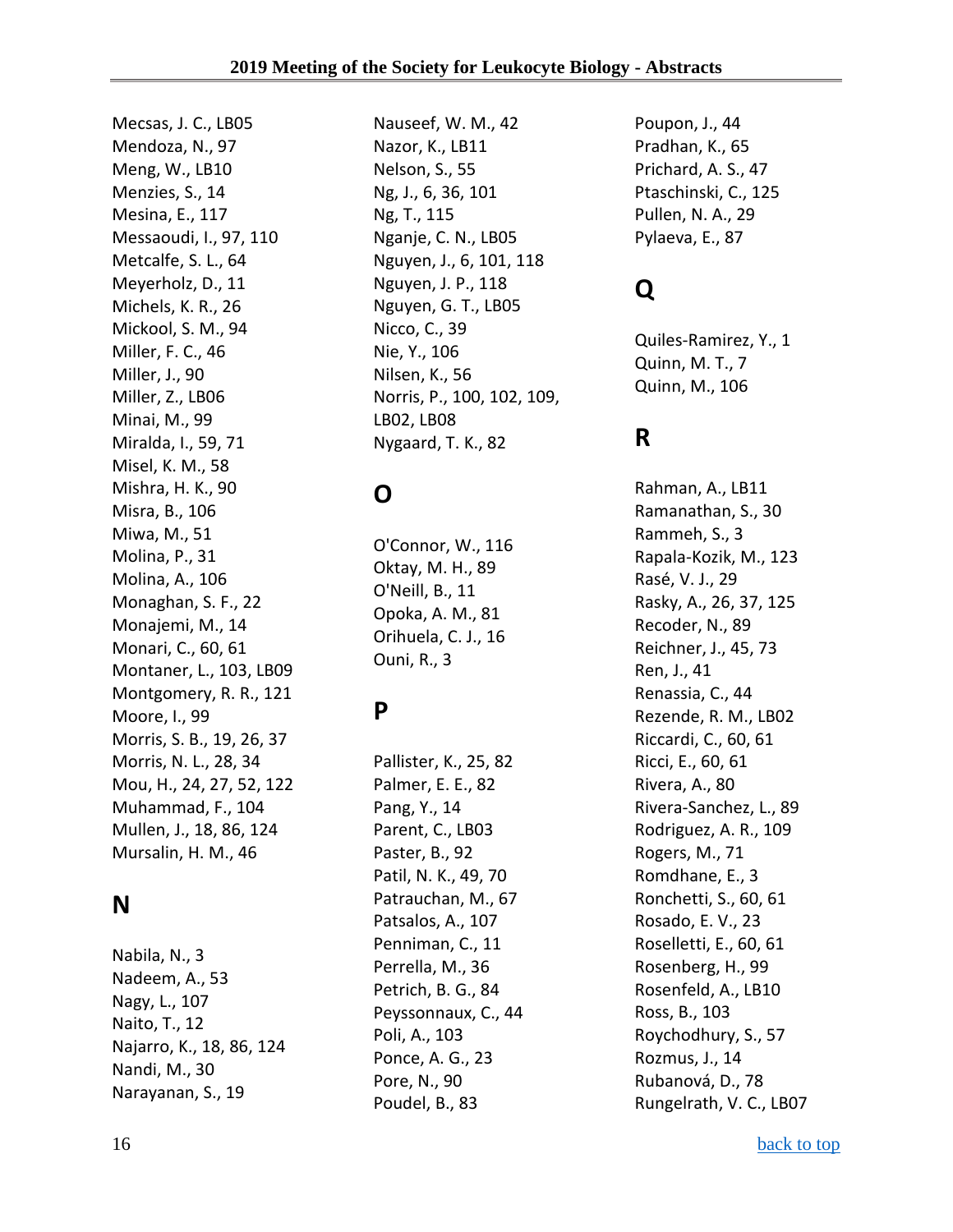## **S**

Salvino, J., 103 Samuelson, D. R., 31 Sansbury, B. E., 107 Santocki, M., 113 Santos-Argumedo, L., 38 Saung, W., LB10 Schepetkin, I. A., 7 Scherer, A., 95 Schmidt, E. V., 94 Schnoor, M., 23, 38 Scholz, J. L., LB10 Schuler, C. F., 37 Schwartz, J., 48 Scott, D., 41 Scully, M. M., 94 Sek, A. C., 99 SenGupta, S., LB03 Serhan, C., 100, 102, 109, 119, LB02, LB08 Shah, K., 119 Shaikh, M., 33 Sharma, V. P., 89 Shellito, J. E., 31 Sherwood, E. R., 49, 70 Sheth, J., LB04 Shi, H., 24 Shibayama, M., 23 Silva-Del Toro, S., 75, 77 Silver, R. J., LB05 Skjesol, A., 56 Skoroplyas, S., 78 Skurski, J., 11 Skyberg, J. A., 2, 54 Sly, L., 14 Smelkinson, M., 99 Smith, H., 55 Smith, K. C., 94 Snow, R., 24, 27 Somerville, A., LB04 Somerville, E., LB04 Sorenson, H., 50

Spiegel, S., 120 Spite, M., 107 Spur, B. W., 109 Spyra, I., 87 Stacpoole, P. W., 62 Stark, J. E., 81 Stewart, E., 121 Stothers, C. L., 49, 70 Sturgill, J. L., 120 Su, C., 24 Sureshchandra, S., 97, 110 Swaminathan, S., 13 Sykes, D., 43, LB05 Szabo, G., 85, 111

## **T**

Takashima, H., 66 Takenouchi, N., 51 Tam, M., LB11 Tanaka, Y., 12, LB14 Tanaka, M., 51, 66 Tavares, L., LB02 Taylor, A. W., 115 Tchalla, E. Y., 15 Tearney, G., 27 Teghanemt, A., 42 Teixeira, M. M., LB02 Terebiznik, M. R., LB04, LB15 Toumi Arfaoui, A., 3 Tran, H. L., 22 Tsolova, K., LB03 Tsuda, H., 51

## **U**

Udomkittivorakul, N., 53 Umulis, D., 98 Uriarte, S. M., 59, 68, 71, 74

## **V**

Vachharajani, V. T., 57 Vadillo, E., 38 Vadrevu, S., 103 Vanyo, S. T., 32, 69 Vargas, H., 23, 38 Vashishta, A., 59, 68, 71, 74 Vasicek, O., 78 Vasilopoulos, t., 13 Vecchiarelli, A., 60, 61 Vernal, R., 105 Vesely, D., LB11 Visser, M. B., 32, 67, 69 Voigt, R., 33 Voyich, J., 25, 82 Vyas, J., 52, 122

## **W**

Wada, K., LB14 Wakeley, M. E., 112 Walcheck, B., 90 Walker, K. H., LB08 Wallet, S. M., 50 Walrath, T. M., 116 Wan, J., 98 Wang, H., 41 Wang, J., 49 Wang, X., 57 Wang, Z., 106 Wang, L., 108 Wang, X., 121 Ward, J., LB13 Welsh, D. A., 31 Wen, L., 84 Whitmore, L. C., 47, 75, 77 Winter, A. B., 5 Witt, H., 45 Wong, H. R., 81 Wong, B., 107 Wood, M., 27, 52